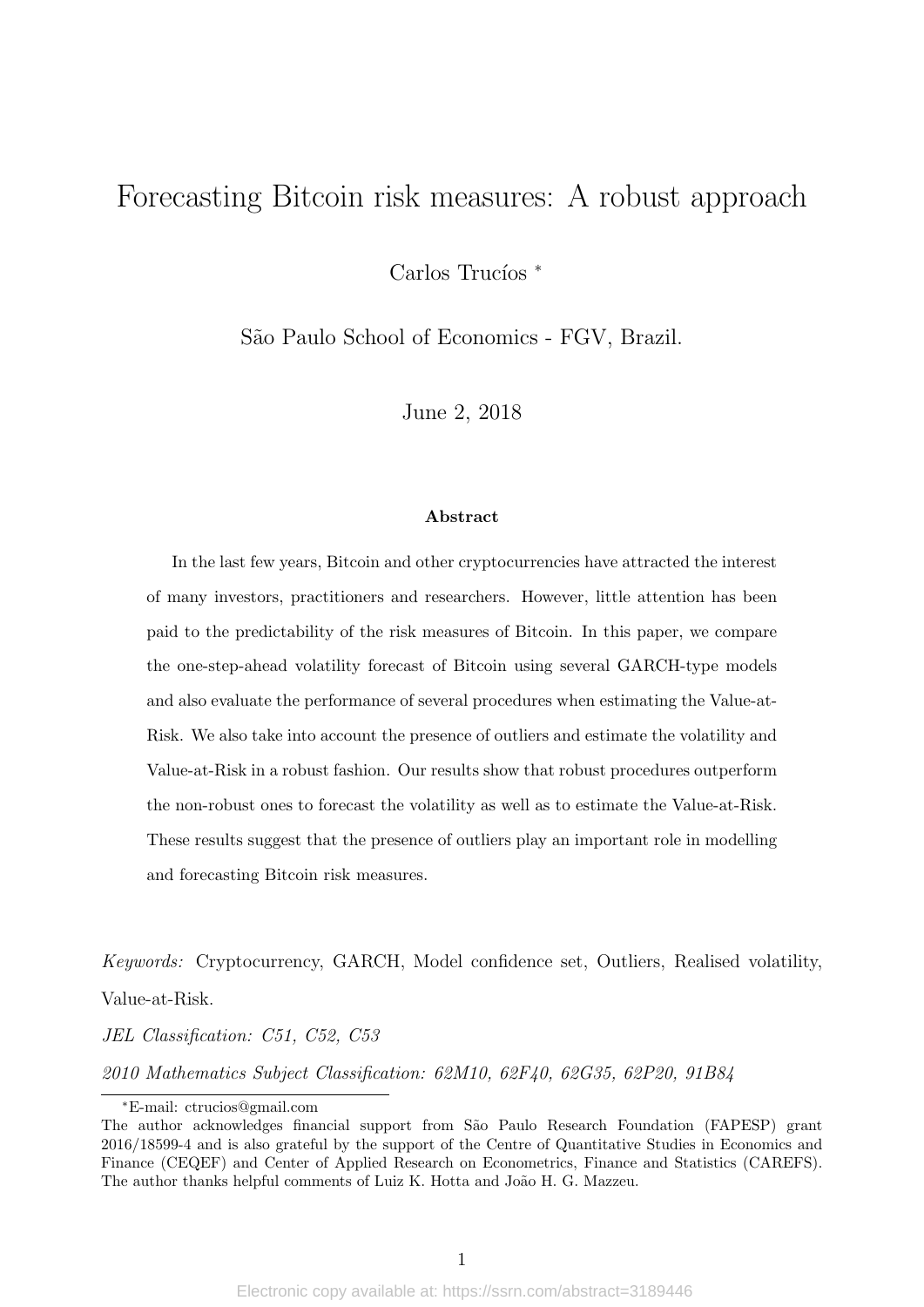### 1 Introduction

Since its creation in 2008, Bitcoin has attracted the interest of many investors, practitioners and researchers. This interest has grown quickly in the last years, probably due to the decentralised nature of Bitcoin and by its large profits; see Nakamoto (2008).

Previous studies, such as Sapuric and Kokkinaki (2014), Baek and Elbeck (2015) and Bridere et al.  $(2015)$ , have observed that Bitcoin is highly volatile, thus forecasting the volatility as well as estimating the Value-at-Risk (VaR) as better as possible is crucial for better decisions of investors and practitioners.

Bitcoin daily volatility has been previously studied by Dyhrberg (2016), Balcilar et al. (2017), Chu et al. (2017), Katsiampa (2017), Liu et al. (2017), Pichl and Kaizoji (2017), Naimy and Hayek (2018) and Catania et al. (2018) among others. However, most of the studies have been focused on the in-sample framework and comparisons have been made based on information criteria. In this context, Katsiampa (2017) estimates the volatility of Bitcoin using several GARCH-type models assuming Gaussian errors and concludes that the best model to estimate the volatility is the  $AR(1)$ -CGARCH $(1,1)$ , Chu et al. (2017) analyse the seven most popular cryptocurrencies using GARCH-type models with different error distributions and conclude that the best model to estimate the Bitcoin volatility is the IGARCH(1,1). Liu et al. (2017) compare the GARCH model assuming the normal reciprocal inverse Gaussian (NRIG) distribution against the Gaussian and Student-t error distributions and conclude that the GARCH model with Student-t errors estimates better the volatilty. Charles and Darné (2018) replicate the study of Katsiampa (2017) and additionally take into account the presence of extreme observations. They find that, using the jump-filtered returns as in Laurent et al.  $(2016)$ , the AR(1)-GARCH $(1,1)$  model reports smaller information criteria than the models considered in Katsiampa (2017).

In an out-of-sample point of view, Naimy and Hayek (2018) compare the one-step-ahead volatility forecasts estimated by GARCH and EGARCH models with Gaussian, Student-t and generalised error distributions. The authors compare the predicted volatility with the realised volatility using the root mean square error (RMSE), mean absolute error (MAE) and mean absolute percentage error (MAPE) and they conclude that EGARCH models present the best performance. Catania et al. (2018) compare the Gaussian GARCH model with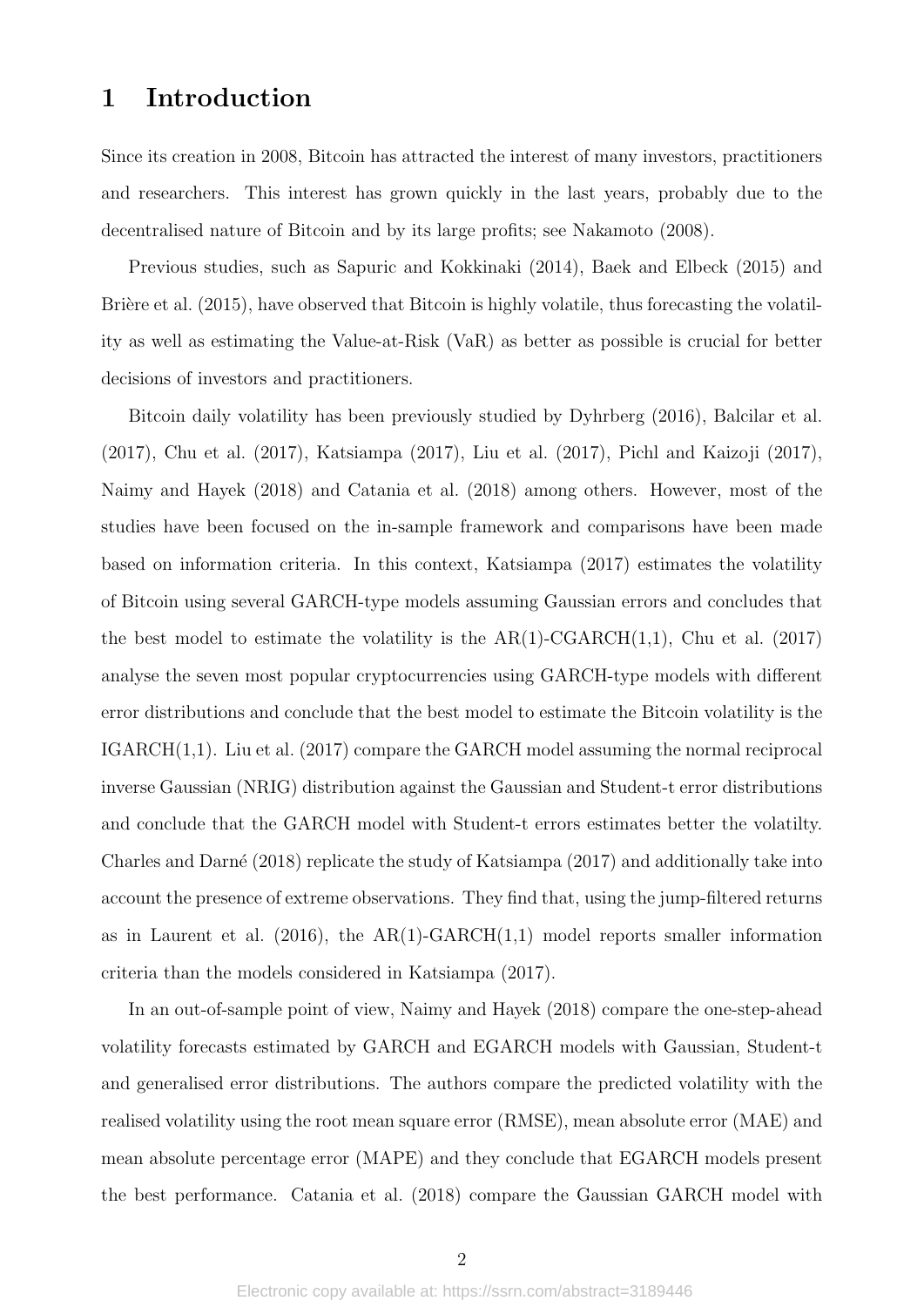the generalised autoregressive score (GAS) models of Creal et al. (2013) and Harvey (2013). This comparison is based on the QLIKE measure and the predicted volatility is compared with the squared observed returns. They conclude that the GARCH model is outperformed by the GAS models. Peng et al. (2018) compare the volatility forecast obtained by GARCH, EGARCH and GJR models assuming symmetric and asymmetric Gaussian and Student-t errors against the Support Vector Regression GARCH model of Bezerra and Albuquerque (2017) and they find that the latter yields more accurate forecasts. Although out-of-sample comparisons are available in the literature, most of them are restrictive since they do not consider models which presented better performance in previous studies, and, additionally, they leave out several error distributions and models of the GARCH family. In this sense, a comprehensive out-of-sample comparison is needed.

On the other hand, most of the papers available in the literature do not consider the presence of outliers, which, as mentioned by, for instance, Carnero et al. (2012), Boudt et al.  $(2013)$  and Trucíos and Hotta  $(2016)$ , affect drastically the volatility forecast and VaR estimation. As far as we know, only Catania and Grassi  $(2017)$ , Charles and Darné  $(2018)$ and Catania et al. (2018) take into account the presence of outliers to estimate the Bitcoin volatility, being the last one the only work in an out-of-sample context. However, Catania et al. (2018) only consider the Gaussian GARCH model against the GAS models.

In a VaR context, Chu et al. (2017), Chan et al. (2017), Osterrieder and Lorenz (2017), Stavroyiannis (2018) and Gkillas and Katsiampa (2018) estimate the VaR of Bitcoin. However, none of these works consider the presence of outliers in a context of conditional heteroscedastic.

The contribution of this paper is threefold. First, we carry out an extensive out-ofsample comparison of the Bitcoin volatility forecast using several GARCH-type models with different error distributions, filling, then, a gap in the literature and also summarising the GARCH-type results found in the previous works. Second, we address the presence of outliers and show that the better volatility forecast is obtained using a robust procedure, suggesting that outliers play a crucial role when modelling and forecasting the volatility of Bitcoin. Finally, we evaluate the performance of the VaR estimation using of the best nonrobust procedures to forecast the volatility, chosen by the Model Confidence Set (MCS), and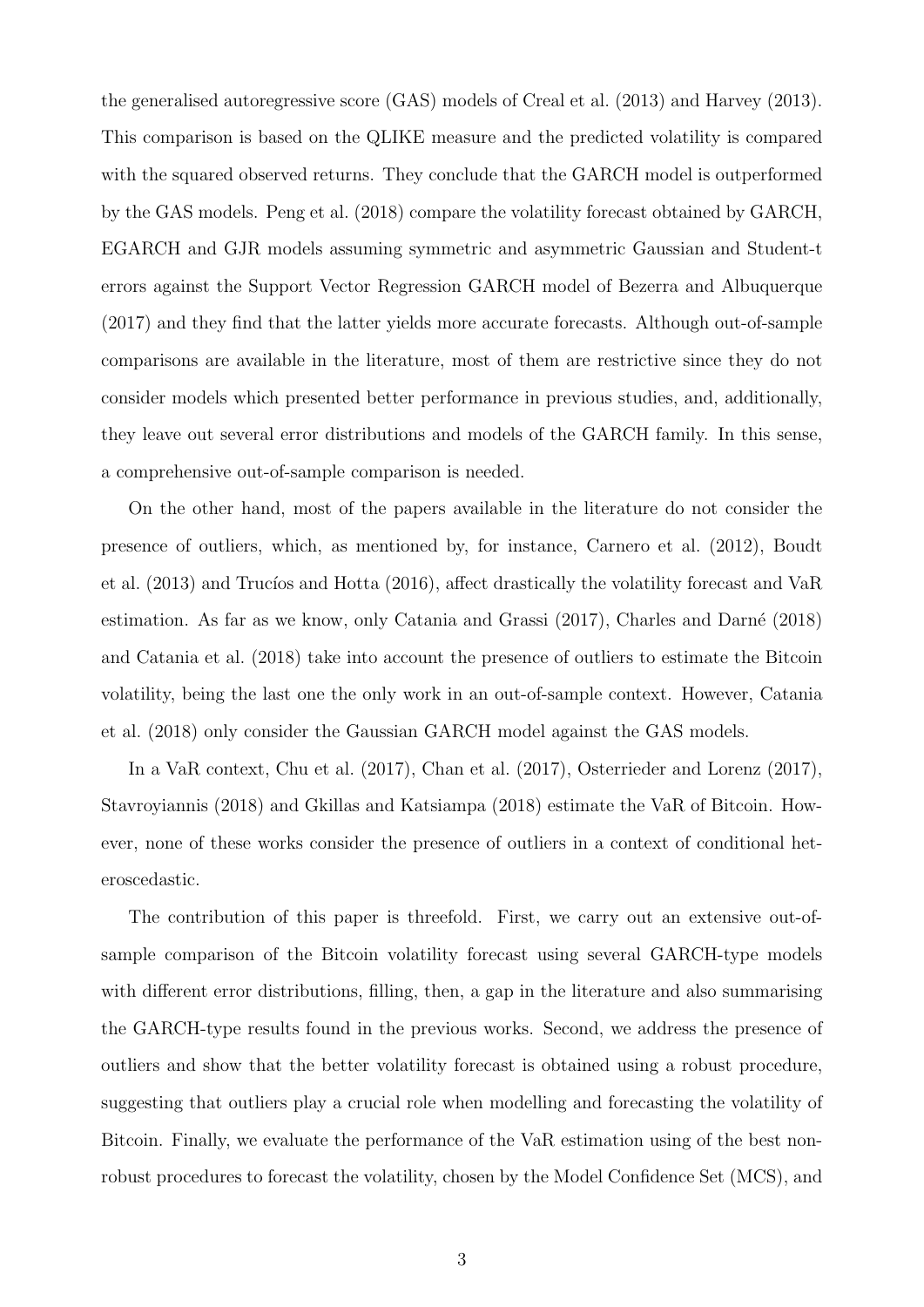the robust procedure proposed by Trucios et al.  $(2017)$  showing that non-robust procedures underestimate the VaR while the robust procedure estimates the VaR with good results. These results are useful for academics, as an important reference for future research, as well as for practitioners, providing information about how to better measure the risk.

The rest of the paper is organized as follows: Section 2 describes the models, realised measures and loss functions used in the out-of-sample comparison. Section 3 describes the data and reports the main findings. Finally, Section 4 presents the conclusions and future researches.

## 2 Methodology

In this section, we briefly describe the GARCH-type models used to forecast the volatility of Bitcoin as well as the realised volatility measures used as volatility proxies. At the end of this section, we also describe the loss functions used to evaluate the out-of-sample performance and the robust bootstrap procedure of Trucíos et al.  $(2017)$  to estimate the VaR.

### 2.1 GARCH models

The GARCH model is commonly used for modelling and forecasting the second-order moments of return in economic and financial time series. Since its introduction by Bollerslev (1986), several extensions have been proposed in the literature. These extensions differ to each other in how the volatility equation is defined.

Let  $r_t$  be the observed returns at time t and  $\epsilon_t$  the error term follows a white noise process. The  $GARCH(1,1)$  model is defined by

$$
\begin{aligned} r_t &= \sigma_t \epsilon_t, \\ \sigma_t^2 &= \omega + \alpha r_{t-1}^2 + \beta \sigma_{t-1}^2, \end{aligned}
$$

with  $\sigma_t^2$  being the conditional variance (or squared volatility) at time t and  $\omega$ ,  $\alpha$  and  $\beta$ parameters satisfying some stationary conditions. Sufficient conditions for stationarity are given by  $\omega > 0$ ,  $\alpha$ ,  $\beta \ge 0$  and  $\alpha + \beta < 1$ .

As mentioned above, different extensions of the GARCH model involve different spec-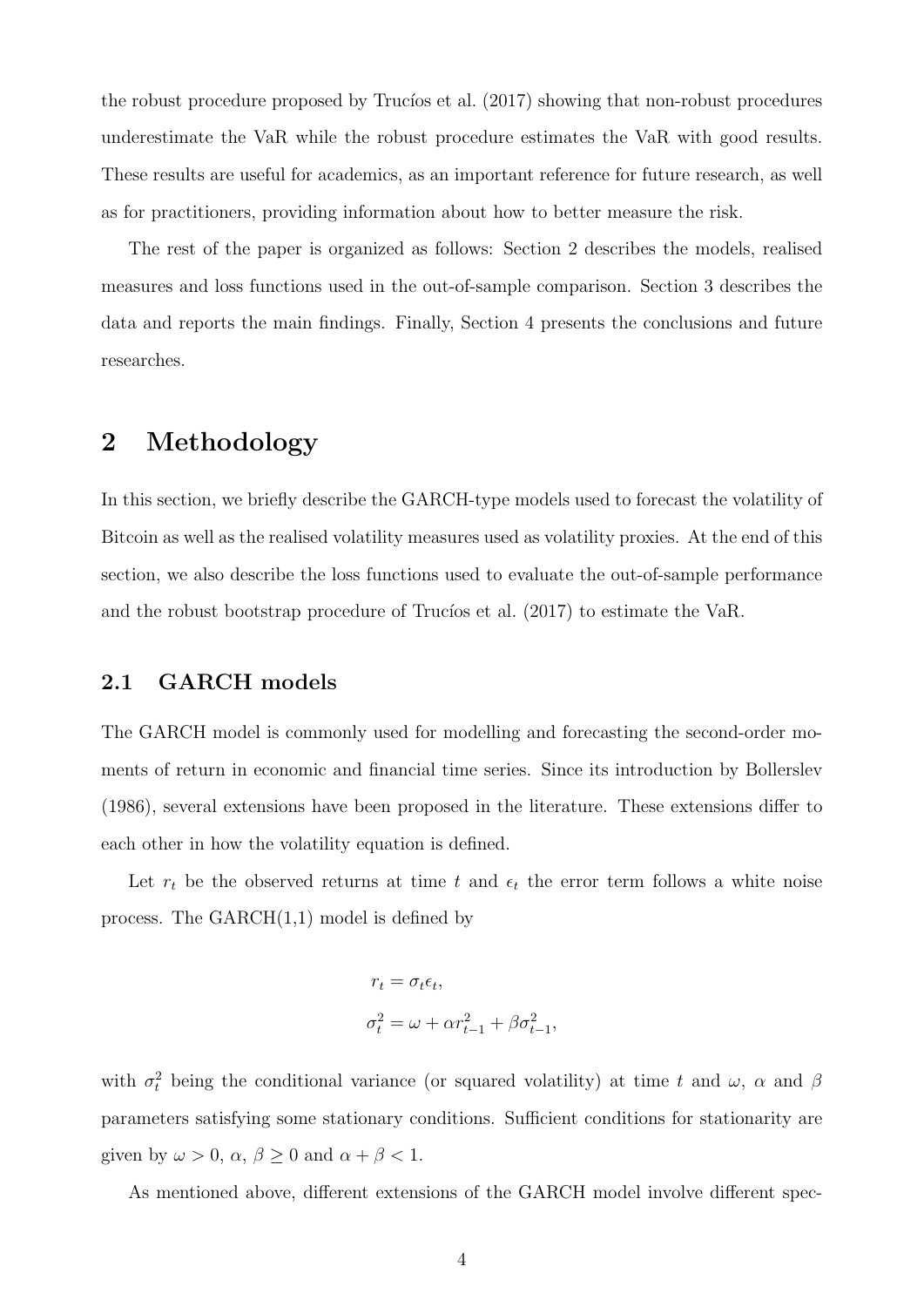ifications of the volatility equation  $(\sigma_t^2)$ . Table 1 describe the volatility equations of the GARCH-type models used in the comparison.  $1$  For good reviews of univarate GARCHtype models, see, for instance, Teräsvirta (2009) and Rodríguez and Ruiz (2012).

In all non-robust cases, several error distributions are assumed, namely, Normal, Skew Normal, Student-t, Skew Student-t, GED, Skew GED, Normal Inverse Gaussian, Generalized Hyperbolic and the Johnson's reparametrized SU innovation distribution; see Ghalanos (2018) for details of the parametrization distributions and GARCH-type models used in this paper.

| Model         | Volatility equation                                                                                                                   | Proposed by                 |
|---------------|---------------------------------------------------------------------------------------------------------------------------------------|-----------------------------|
| GARCH         | $\sigma_{t+1}^2 = \omega + \alpha r_t^2 + \beta \sigma_t^2$                                                                           | Bollerslev (1986)           |
| <b>IGARCH</b> | $\sigma_{t+1}^2 = \omega + \alpha r_t^2 + (1 - \alpha) \sigma_t^2$                                                                    | Engle and Bollerslev (1986) |
| <b>EGARCH</b> | $log(\sigma_{t+1}^2) = \omega + \alpha \overline{z_t^2 + \gamma( z_t  - E( z_t )) + \beta log(\sigma_t^2))}$                          | Nelson (1991)               |
| GJR           | $\sigma_{t+1}^2 = \omega + \alpha r_t^2 + \gamma I(r_t < 0)r_t^2 + \beta \sigma_t^2$                                                  | Glosten et al. $(1993)$     |
| <b>APARCH</b> | $\sigma_{t+1}^{\delta} = \omega + \alpha ( r_t  - \gamma r_t)^{\delta} + \beta \sigma_t^{\delta}$                                     | Ding et al. $(1993)$        |
| CGARCH        | $\sigma_{t+1}^2 = q_{t+1} + \alpha (r_t^2 - q_t) + \beta (\sigma_t^2 - q_t)$                                                          |                             |
|               | $q_{t+1} = \omega + \rho q_t + \phi(rt^2 - \sigma_t^2)$                                                                               | Lee and Engle $(1999)$      |
| <b>TGARCH</b> | $\sigma_{t+1} = \omega + \alpha \sigma_t( z_t  - \eta_1 z_t) + \beta \sigma_t$                                                        | Zakoian $(1994)$            |
| AVGARCH       | $\sigma_{t+1} = \omega + \alpha \sigma_t ( z_t - \eta_2  - \eta_1 (z_t - \eta_2)) + \beta \sigma_t$                                   | Schwert (1990)              |
| <b>NGARCH</b> | $\sigma_{t+1}^{\delta} = \omega + \alpha \overline{\sigma_t^{\delta}} ( z_t )^{\delta} + \beta \sigma_t^{\delta}$                     | Higgins and Bera (1992)     |
| NAGARCH       | $\overline{\sigma_{t+1}^2} = \omega + \alpha \sigma_t^2 ( z_t - \eta_2 )^2 + \beta \sigma_t^2$                                        | Engle and $Ng(1993)$        |
| FGARCH        | $\sigma_{t+1}^{\delta} = \omega + \alpha \sigma_t^{\delta}( z_t - \eta_2  - \eta_1(z_t - \eta_2))^{\delta} + \beta \sigma_t^{\delta}$ | Hentschel (1995)            |
| Robust        | $\overline{\sigma_{t+1}^2} = \omega + \gamma_c \alpha \rho \left(\frac{r_t^2}{\sigma_t^2}\right) + \beta \sigma_t^2,$                 | Boudt et al. $(2013)$       |
| <b>GARCH</b>  | with $\rho(x) = \begin{cases} 1, & \text{if } x > c, \\ x, & \text{if } x \leq c, \end{cases}$                                        |                             |
|               | and $\gamma_c$ being a constant to ensure consistency                                                                                 |                             |

Table 1: GARCH-type models

#### 2.2 Realised measures

Evaluate the predictive ability of different approaches to forecast the volatility is challenging since the volatility is a latent variable and consequently is not directly observable. A good proxy for the conditional variance is the realised variance (Andersen et al., 2003) which use intra-day data. In this paper we use the realised variance - RV and some alternative realised measures which are robust to microestructure noise. Specifically, we use the Bipower

<sup>&</sup>lt;sup>1</sup>In Table 1,  $z_t$  corresponds to the devolatilised return  $z_t = \frac{r_t}{z}$  $\frac{\cdot}{\sigma_t}$ .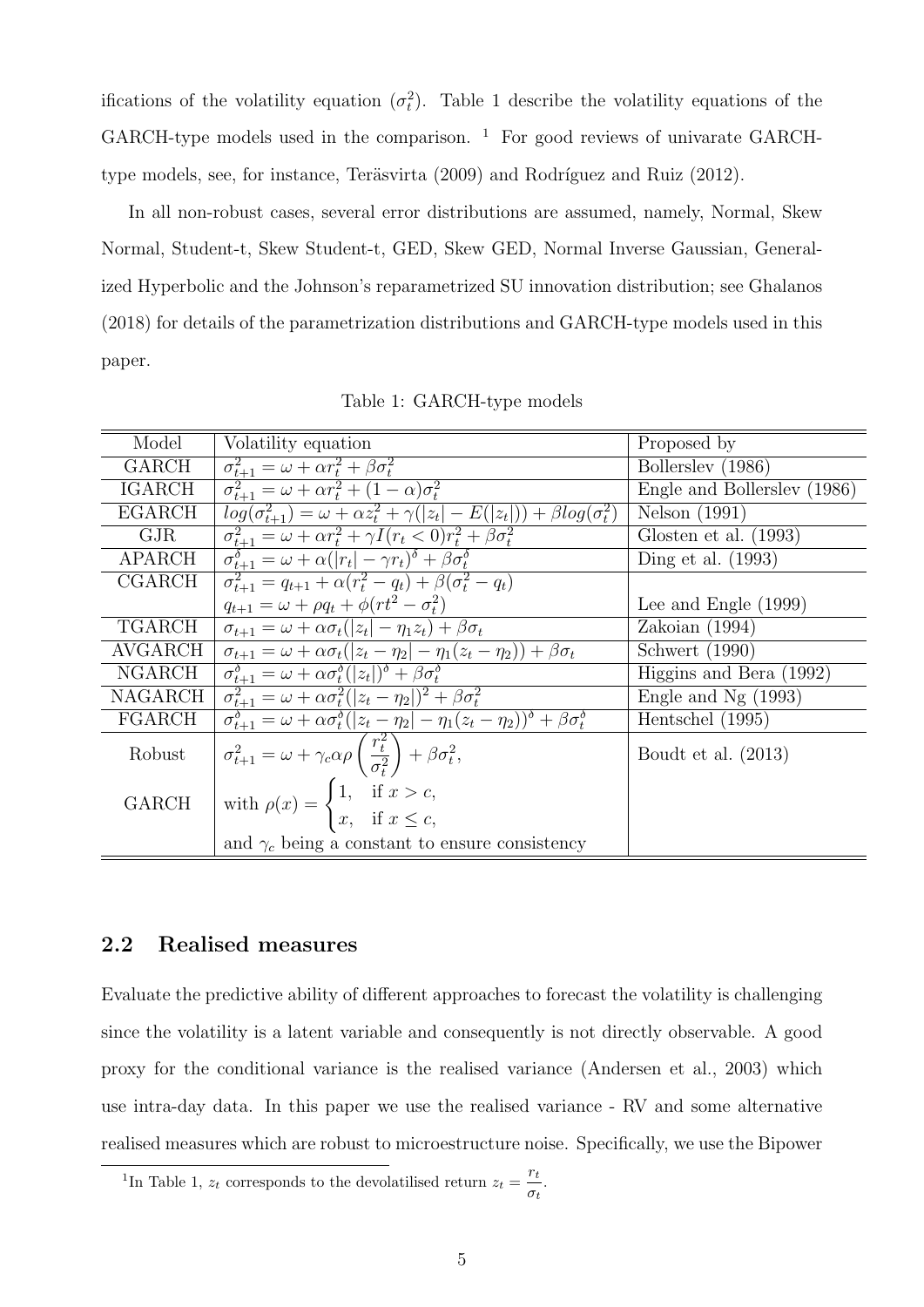variation - BV (Barndorff-Nielsen and Shephard, 2004), MinRV (Andersen et al., 2012) and MedRV (Andersen et al., 2012) as proxies of the true conditional variance. We prefer to use realised measures instead of square observed daily returns as in Catania et al. (2018) because realised measures have showed to be a better proxy (Alizadeh et al., 2002; McAleer and Medeiros, 2008; Patton, 2011) and are most widely used nowadays. Table 2 presents the realised measures used in this paper.

Table 2: Realised measures.

| Realised measure | Formula                                                                                                               |
|------------------|-----------------------------------------------------------------------------------------------------------------------|
| RV               | N<br>$r_i^2$<br>$i=1$                                                                                                 |
| BV               | $\frac{\pi}{2}\left(\frac{N}{N-1}\right)\sum_{i=1}^{N-1} r_i  r_{i+1} $                                               |
| MinRV            | $\frac{\pi}{\pi-2}\left(\frac{N}{N-1}\right)\sum_{i=1}^{N-1}min( r_i , r_{i+1} )^2$                                   |
| MedRV            | $\frac{\pi}{6-4\sqrt{3}+\pi}\left(\frac{N}{N-2}\right)\sum_{i=1}^{N-1} med\left( r_{i-1} , r_{i} , r_{i+1} \right)^2$ |

For more details about realised measures as well as for asymptotic properties see McAleer and Medeiros (2008), Barndorff-Nielsen and Shephard (2004) and Andersen et al. (2012).

### 2.3 Robust loss function

The evaluation of the volatility forecast will be made using volatility proxies such as described in the previous section. However, these proxies are imperfect since they are estimates of the integrated variance. To avoid that imperfect volatility proxies lead to misleading results in the predictability comparison of the volatility forecast, Patton (2011) propose the use of robust loss functions, these functions are robust to the microestructure noise in the volatility proxy. The general class of the robust loss function is defined by Patton (2011) and given by

$$
L(\hat{\sigma}^2, h, b) = \begin{cases} h - \hat{\sigma}^2 + \hat{\sigma}^2 log(\frac{\hat{\sigma}^2}{h}), & \text{for } b = -1, \\ \frac{\hat{\sigma}^2}{h} - log(\frac{\hat{\sigma}^2}{h}) - 1, & \text{for } b = -2, \\ \frac{(\hat{\sigma}^{2b+4} - h^{2b+4})}{(b+1)(b+2)} - \frac{h^{b+1}(\hat{\sigma}^2 - h)}{b+1}, & \text{otherwise,} \end{cases}
$$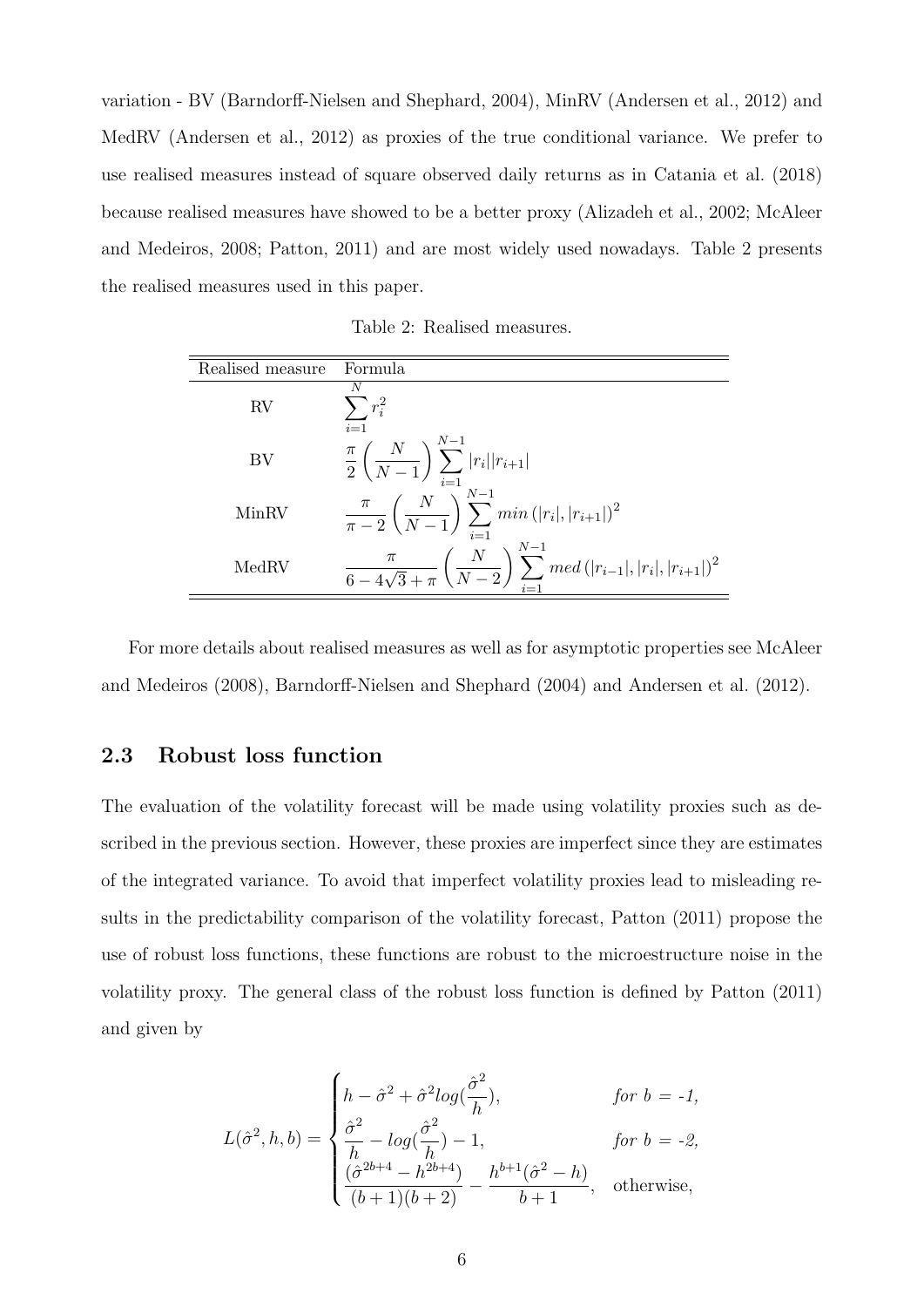where  $\hat{\sigma}^2$  is the squared forecasts volatility and h the squared volatility proxy. In this paper we consider the robust loss function of Patton (2011) with three different values of b:  $b = -2$ (QLIKE),  $b = -1$  (MSE) and  $b = 0$  (hereafter denoted by RLF).

#### 2.4 VaR estimation

Assuming that returns are zero mean, the one-step-ahead VaR in the non-robust models is estimated as usual by  $\alpha\%VaR = Q_{\alpha\%}\hat{\sigma}_{T+1|T}$  where  $Q_{\alpha\%}$  is the  $\alpha\%$  quantile of the assumed error distribution (scaled to have unit variance) and  $\hat{\sigma}_{T+1|T}$  is the one-step-ahead volatility forecast.

To estimate the VaR in a robust way, we use the robust bootstrap procedure recently proposed by Trucíos et al. (2017). The procedure is based on a residual-based bootstrap scheme combining with a robust estimator and robust filters for the volatility. The procedure can be summarized in the following steps:

- Step 1: Estimate the parameters  $\omega$ ,  $\alpha$  and  $\beta$  in a robust way and obtain the standardized residuals  $\hat{\epsilon}_t = \frac{r_t}{\hat{\sigma}_t}$  $\frac{r_t}{\hat{\sigma}_t}$ . Denote by  $\hat{F}_{\epsilon}$  the empirical distribution of these centred standardized residuals.
- Step 2: Using  $\epsilon_t^*$  (bootstrap extractions from  $\hat{F}_{\epsilon}$ ) generate bootstrap series through the following recursion.

$$
\begin{aligned} r_t^* &= \sigma_t^* \epsilon_t^*, \\ \sigma_{t+1}^{*2} &= \hat{\omega} + \hat{\alpha} \sigma_t^{*2} c_\gamma r_c \left( \frac{r_t^{*2}}{\sigma_t^{*2}} \right) + \hat{\beta} \sigma_t^{*2}, \end{aligned}
$$

where  $\sigma_1^{*2} = \hat{\sigma}_1^2$  $\frac{2}{1}$  and the filter  $r_c(\cdot)$  is defined in Table 3. Using the bootstrap series estimate the parameters  $\hat{\omega}^*$ ,  $\hat{\alpha}^*$  and  $\hat{\beta}^*$  using the same estimator in Step 1.

• Step 3: Obtain *h*-steps-ahead forecast for returns as

$$
\hat{r}_{T+h|T}^{*} = \epsilon_{T+h}^{*} \hat{\sigma}_{T+h|T}^{*},
$$
\n
$$
\hat{\sigma}_{T+h|T}^{*2} = \hat{\omega}^{*} + \hat{\alpha}^{*} \hat{\sigma}_{T+h-1|T}^{*2} c_{\gamma} r_{c} \left( \frac{r_{T+h-1|T}^{*2}}{\hat{\sigma}_{T+h-1|T}^{*2}} \right) + \hat{\beta}^{*} \hat{\sigma}_{T+h-1|T}^{*2},
$$
\n(1)

for  $h = 1, ..., H$ , and where  $\hat{r}_{T|T}^* = r_T$ ,  $\epsilon_{T+h}^*$  are bootstrap extractions from  $\hat{F}_{\epsilon}$  and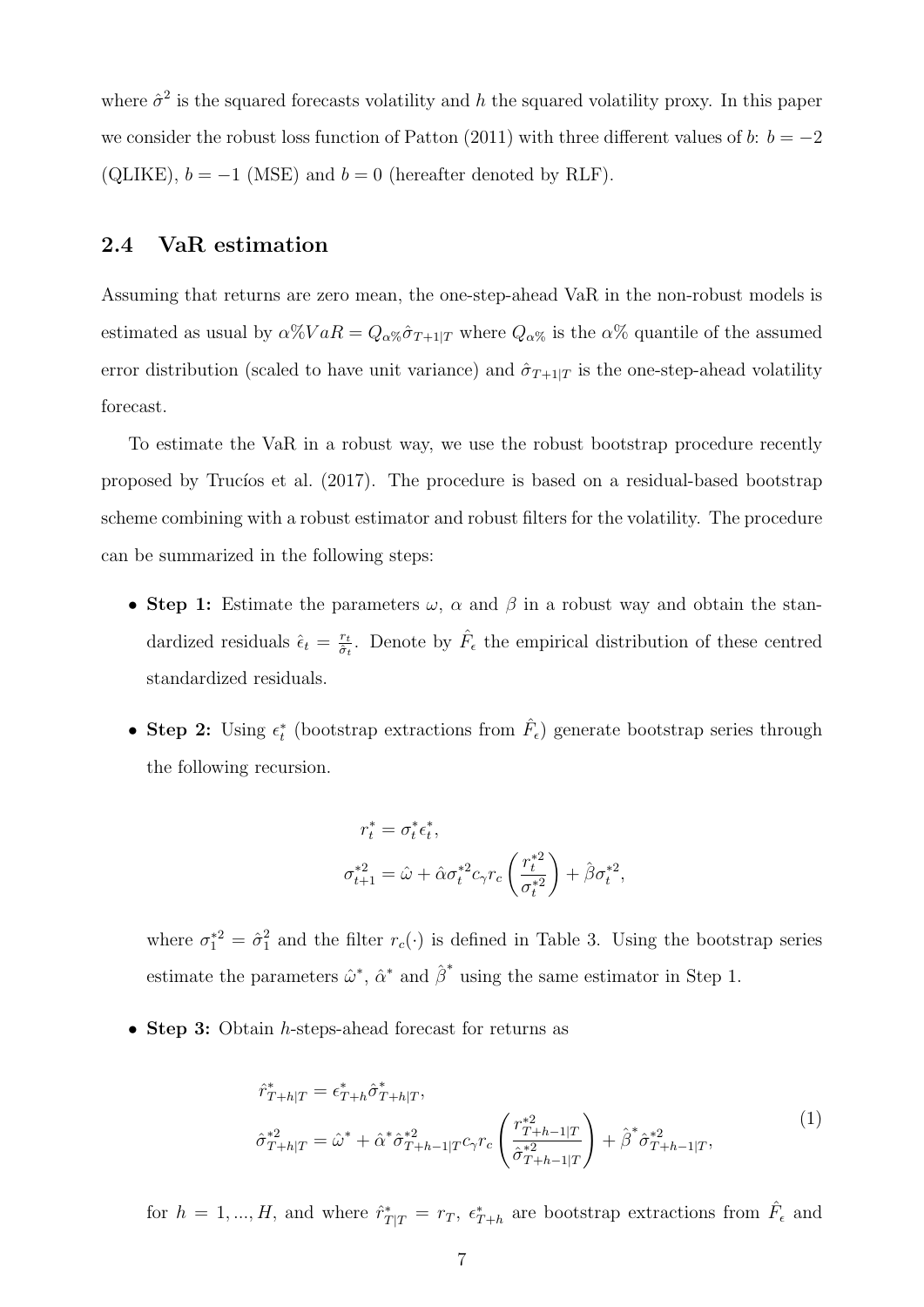$\hat{\sigma}_{T\text{l}}^{*2}$ <sup>\*2</sup><sub>T|T</sub> is obtained through the recursion  $\hat{\sigma}_{t|T}^{*2} = \hat{\omega}^* + \hat{\alpha}^* \hat{\sigma}_{t-}^{*2}$  $t^*$ <sup>\*2</sup><br> $t-1|T$ <sup>C</sup>γ<sup>r</sup>c  $\begin{pmatrix} r_{t-1}^2 \\ \frac{\hat{\sigma}^{*2}_{t-1}}{\hat{\sigma}^{*2}_{t-1|T}} \end{pmatrix}$  $+ \hat{\beta}^* \hat{\sigma}_{t-}^{*2}$  $t-1|T$ for  $t = 2, ..., T$ , with  $\hat{\sigma}_{1|T}^{*2} = \hat{\sigma}_{1}^{2}$  $_1^2$ ,  $r_c(x)$  equal to x if  $x \leq c$  and  $\varepsilon_t^{*2}$  (squared bootstrap extractions from  $\hat{F}_{\epsilon}$ ) otherwise and c being a cut-off value defined a priori.

• Step 4: Repeat steps 2 and 3 B times to obtain B bootstrap replicates  $(\hat{r}_{T+1}^{*(1)})$  $\hat{r}_{T+h|T}^{*(1)},...,\hat{r}_{T+h}^{*(B)}$  $T+h|T$ ), the  $\alpha$  % VaR is estimated as the  $\alpha$ % empirical quantile of the bootstrap replicates.

### 3 Data and results

We use daily Bitcoin closing prices (in US dollar) traded on Bitstamp from September 13, 2011 to December 31, 2017 (2280 observations). Tick-by-tick data were obtained from  $bitoin charts<sup>2</sup>$  and the daily closing prices were constructed from the tick-by-tick data as the last price traded at each day.

Returns are calculated as  $r_t = log(P_t) - log(P_{t-1})$  with  $P_t$  being the closing price at day t. Table 3 reports descriptive statistics and Figure 1 shows the daily returns as well as the autocorrelation of returns and squared returns. We can observe that Bitcoin is highly volatile with an annualized standard deviation of  $0.8350$  ( $0.0526 \times$ √ 252), returns also present asymmetry and large Kurtosis. The large Kurtosis is probably explained by the presence of extreme returns, as observed in Figure 1. Because the returns series does not exhibit serial correlation no ARMA filter is applied to the data, the series is only centred to have zero mean.

Table 3: Descriptive statistics of Bitcoin daily returns

| Mean   | Std<br>' Jev. | Min       | $Q_1$     | Med.   | Y 3    | Max    | Skewness                          | $\mathbf{u}$ rtosis |
|--------|---------------|-----------|-----------|--------|--------|--------|-----------------------------------|---------------------|
| 0.0034 | 0.0526        | $-0.6639$ | $-0.0111$ | 0.0024 | 0.0200 | 0.4455 | .4011<br>$\overline{\phantom{0}}$ | 28.4802             |

To evaluate the out-of-sample performance we use a rolling windows scheme with windows size equal to 1000 days. In each window the one-step-ahead conditional variance is estimated. The one-step-ahead conditional variance is compared with the four realised measures described in Section 2.2 using five minutes high-frequency data (results using 10 minutes high-frequency data were also evaluated and the conclusions are similar). The nonrobust GARCH-type models were estimated using the R package rugarch of Ghalanos (2017)

<sup>2</sup>https://api.bitcoincharts.com/v1/csv/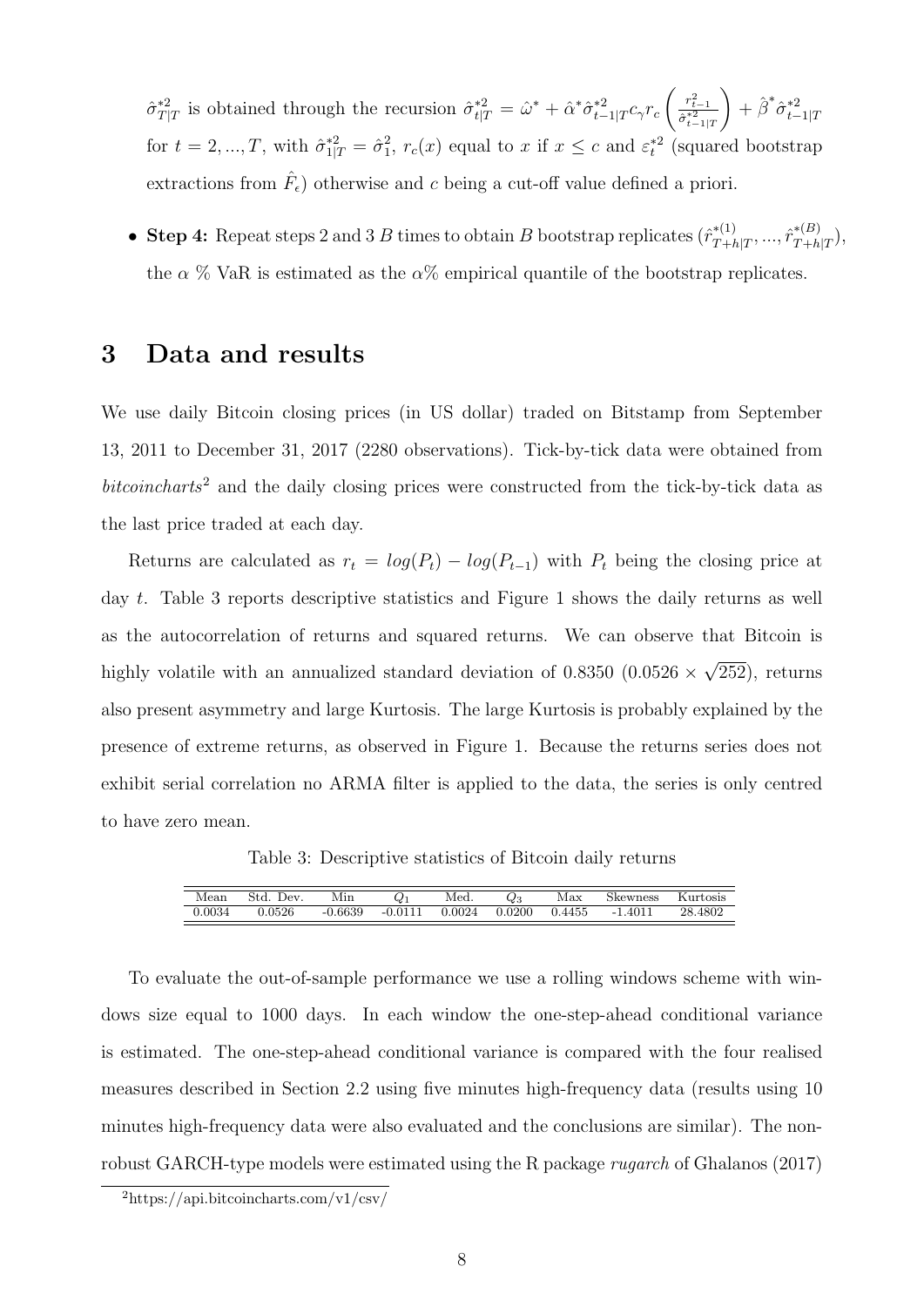

Figure 1: Daily returns, autocorrelation returns and autocorrelation squared returns

and the realised measures were computed using the R package *highfrequency* of Boudt et al. (2017).

Differently of Charles and Darné (2018) which takes into account the presence of outliers using jump-filtered returns as in (Laurent et al., 2016), we estimate the conditional variance in a robust way using the robust estimator of Boudt et al. (2013) with the modification introduced in Trucíos et al.  $(2017)$ .

Table 4 reports the MSE, QLIKE and RLF between  $\hat{\sigma}_{T+1}^2$  and the respective realised measure (RV, MinRV, MedRV, BP). The shadowed cells are the set of models with best out-of-sample performance obtained using the MCS approach (Hansen et al., 2011) at 75% significant level.<sup>3</sup> In bold, the best model (first position in the MCS rank) in each case.

The MSE selects a large set of models reflecting a low power to distinguish between different models, indeed using the MSE just 15 of 100 models were left out (16 when considering the MinRV as a volatility proxy). Other works have also found that the MSE has a low power to distinguish between different models, see for instance Patton and Sheppard (2009) and Liu et al. (2015). On the other hand, observe that the QLIKE and RLF loss functions are better to choose a small set of models with the best performance.

In general, note that the MCS methodology select the same models by loss function regardless the realised measure used. An exception is observed when the QLIKE measure

<sup>3</sup>We have used the R package MCS of Bernardi (2017)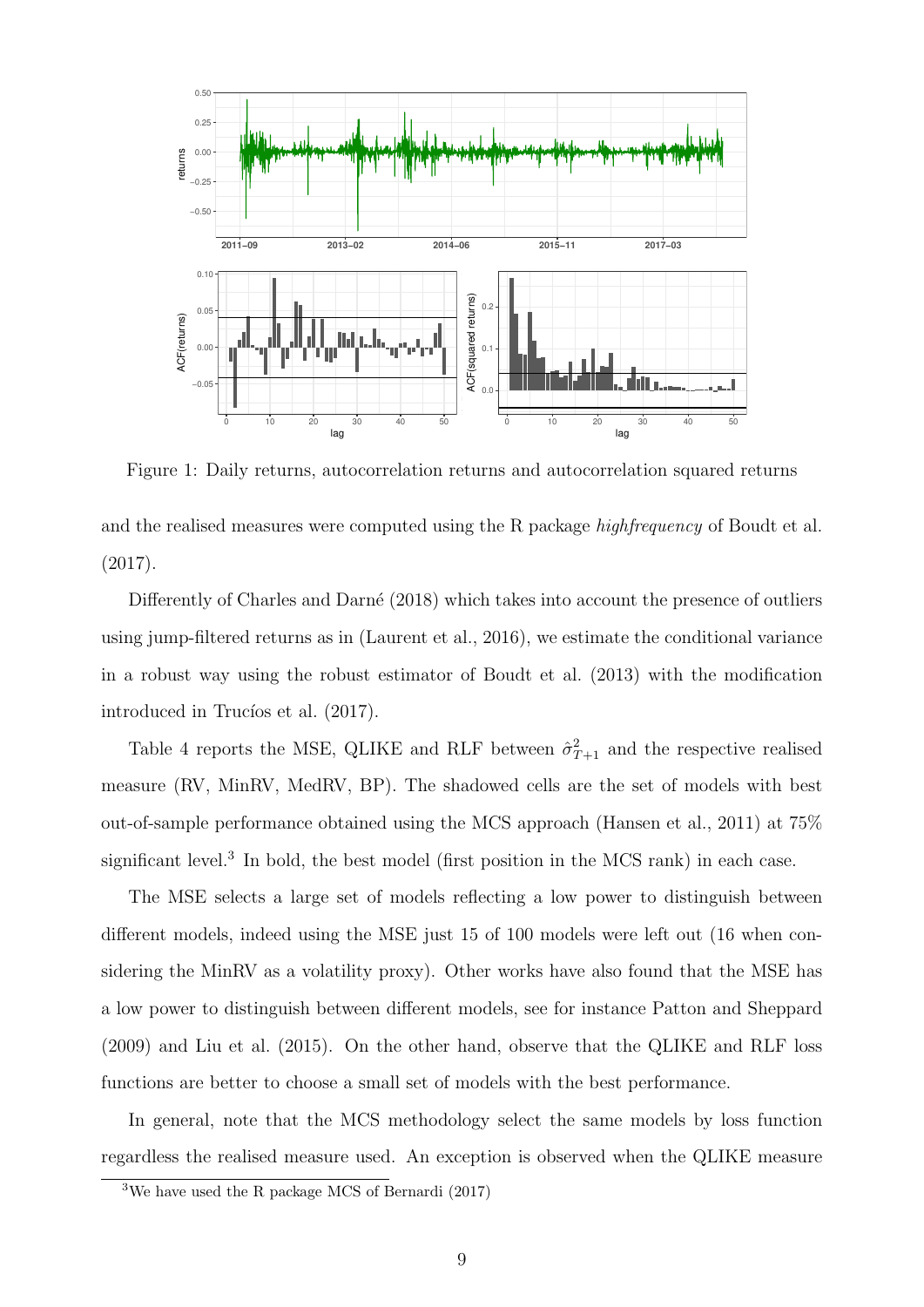is used in which case the CGARCH model belong to the group of models with the best performance only when the realised variance is used.

Considering all loss functions and realised measures only five models are in the set of better models in all cases, namely, TARCH and AVGARCH assuming generalized error distribution (standard and skew version) and the robust GARCH model. The CGARCH model which was the best model in Katsiampa (2017) appear in the set when using the MSE and RLF loss functions and also using the QLIKE loss function and the realised variance as volatility proxy. The IGARCH model which was the best model in the in-sample analyse in Chu et al. (2017) only appear in the set when considering the MSE loss functions.

In all cases, the GARCH model estimated in a robust way reports the best results regardless the loss function and realised measure used. This result is extremely important since most of analyses available in the literature about Bitcoin do not take into account the presence of outliers and, as we can see in Table 3, results can be substantially improved using a robust approach. A simple model such as the GARCH model estimated considering the presence of outliers outperforms more sophisticated models such as TARCH or AVGARCH. These results are in concordance with Charles and Darné (2018) which also find, in an insample context, that sophisticated models are outperformed by a GARCH model when the presence of outliers is considered in the analyse.

The 1% VaR is also computed and backtesting procedures for the VaR are carried out. We compute the VaR for the models chosen by the MCS as the models with the best performance in all criteria. Results are shown in Table 5 and report the proportion of fails (returns smaller than the  $1\%$  VaR), *p*-values of the unconditional coverage - UC (Kupiec, 1995), conditional coverage - CC (Christoffersen, 1998), dynamic quantile -DQ (Engle and Manganelli, 2004) tests as well as the average quantile loss function of González-Rivera et al. (2004).

Results reveal that the non-robust procedures underestimate the VaR and all backtesting procedures reject the null hypothesis that the proportion of fails is equal to 0.01. Using the robust procedure of Trucíos et al.  $(2017)$  all tests fail to reject the null hypothesis. Also, observe that the smallest average quantile loss function of González-Rivera et al. (2004) is obtained when the VaR is estimated in a robust way. Figure 2 reports the returns of the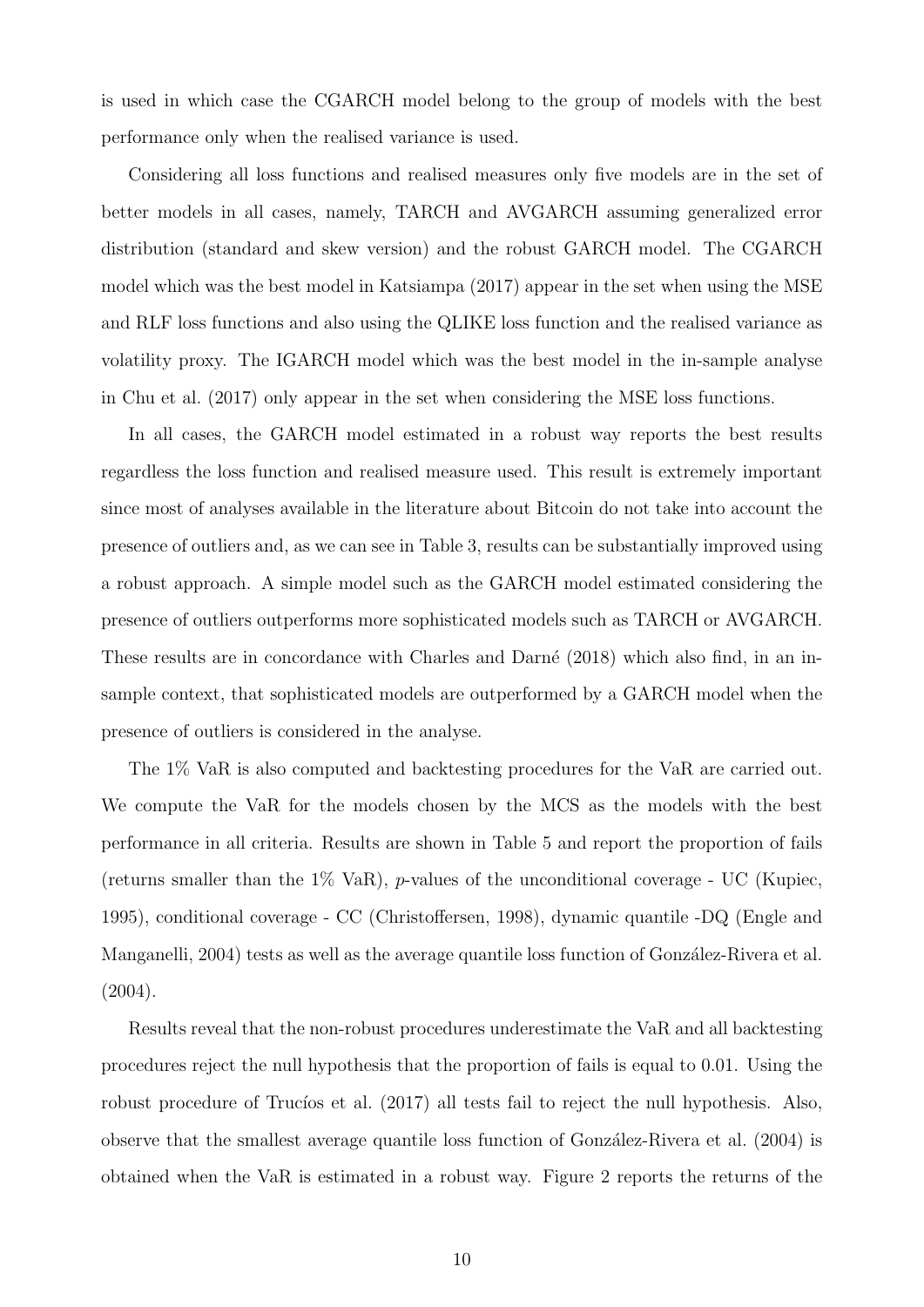$\begin{tabular}{l|c|c|c|c|c|c|c|c} \hline Innov & MSE & (\times~10^5) & QLIKE & RLF & (\times~10^3) \\ \hline Distrib. & RV & MinRV MedRV & BP & RW & MinRV MedRV & BP & RW & MinRV MedRV & BP \\ \hline \end{tabular}$ GARCH norm 0.6462 0.6924 0.6799 0.6932 4.6611 15.7753 12.8778 14.0071 0.2137 0.3374 0.3023 0.3356 snorm 0.6420 0.6879 0.6755 0.6886 4.5618 15.5269 12.6780 13.7686 0.2110 0.3334 0.2987 0.3316<br>std 0.6301 0.6750 0.6626 0.6756 4.3189 14.8890 12.1316 13.1683 0.2089 0.3293 0.2950 0.3271 std 0.6301 0.6750 0.6626 0.6756 4.3189 14.8890 12.1316 13.1683 0.2089 0.3293 0.2950 0.3271 sstd 0.6301 0.6751 0.6627 0.6756 4.3255 14.9089 12.1485 13.1858 0.2091 0.3297 0.2952 0.3274 ged 0.6223 0.6663 0.6541 0.6668 4.2173 14.6294 11.9493 12.9009 0.2039 0.3222 0.2885 0.3199 sged 0.6233 0.6675 0.6553 0.6680 4.2448 14.7110 12.0190 12.9733 0.2046 0.3233 0.2895 0.3210<br>hig 0.6298 0.6745 0.6622 0.6750 4.2573 14.7438 12.0325 13.0099 0.2067 0.3262 0.2921 0.3239 nig 0.6298 0.6745 0.6622 0.6750 4.2573 14.7438 12.0325 13.0099 0.2067 0.3262 0.2921 0.3239 ghyp 0.6301 0.6748 0.6624 0.6753 4.2558 14.7365 12.0229 13.0057 0.2068 0.3263 0.2922 0.3240 jsu 0.6282 0.6729 0.6605 0.6734 4.2763 14.7824 12.0522 13.0590 0.2074 0.3272 0.2930 0.3250 IGARCH norm 0.6848 0.7331 0.7202 0.7339 4.7743 16.1611 13.2284 14.3087 0.2237 0.3511 0.3150 0.3491 snorm 0.6777 0.7255 0.7126 0.7262 4.6886 15.9360 13.0387 14.1000 0.2210 0.3472 0.3114 0.3451 std 0.6347 0.6799 0.6675 0.6805 4.3386 14.9463 12.1776 13.2208 0.2101 0.3311 0.2965 0.3289 sstd 0.6347 0.6799 0.6675 0.6805 4.3451 14.9660 12.1944 13.2380 0.2103 0.3314 0.2968 0.3292<br>ged 0.6324 0.6769 0.6646 0.6774 4.2577 14.7373 12.0339 12.9998 0.2069 0.3262 0.2922 0.3238<br>sged 0.6324 0.6770 0.6647 0.6775 4.2854 ged 0.6324 0.6769 0.6646 0.6774 4.2577 14.7373 12.0339 12.9998 0.2069 0.3262 0.2922 0.3238 sged 0.6324 0.6770 0.6647 0.6775 4.2854 14.8159 12.0990 13.0714 0.2075 0.3272 0.2931 0.3249 nig 0.6348 0.6797 0.6673 0.6802 4.2773 14.8017 12.0791 13.0627 0.2080 0.3280 0.2938 0.3257 ghyp 0.6349 0.6798 0.6674 0.6803 4.2736 14.7908 12.0680 13.0539 0.2080 0.3280 0.2938 0.3257<br>jsu 0.6329 0.6778 0.6654 0.6783 4.2947 14.8362 12.0955 13.1079 0.2087 0.3289 0.2946 0.3267<br>norm 0.3997 0.4384 0.4268 0.4397 4.2819 jsu 0.6329 0.6778 0.6654 0.6783 4.2947 14.8362 12.0955 13.1079 0.2087 0.3289 0.2946 0.3266 norm 0.3997 0.4384 0.4268 0.4397 4.2819 14.6638 11.9263 13.0381 0.1808 0.2942 0.2614 0.2934 EGARCH snorm 0.3816 0.4187 0.4073 0.4199 4.1724 14.2734 11.5432 12.7374 0.1756 0.2865 0.2542 0.2857 std 1.3587 1.4412 1.4209 1.4434 8.3776 26.2082 21.2621 23.6404 0.4427 0.6451 0.5872 0.6438 std 4.1221 4.2203 4.1960 4.1223 4.1223 4.1223 12.7374 0.1756 0.2865 0.2842 0.2857<br>std 1.3587 1.4412 1.4209 1.4434 8.3776 26.2082 21.2621 23.6404 0.4427 0.6451 0.5872 0.6438<br>std 4.1221 4.2203 4.1960 4.2222 12.4856 33.6221 2 ged 0.4687 0.5082 0.4964 0.5091 4.2841 14.7140 11.8625 13.1082 0.1953 0.3115 0.2778 0.3100 sged 0.4772 0.5175 0.5055 0.5184 4.3620 14.9607 12.0615 13.3298 0.1989 0.3168 0.2826 0.3155 nig 0.5874 0.6336 0.6205 0.6347 4.8527 sged 0.4772 0.5175 0.5055 0.5184 4.3620 14.9607 12.0615 13.3298 0.1989 0.3168 0.2826 0.3153 nig 0.5874 0.6336 0.6205 0.6347 4.8527 16.4305 13.2608 14.6555 0.2302 0.3598 0.3223 0.3582  $g_{\rm{hyp}}$  0.6182 0.6666 0.6531 0.6676 4.9544 16.7707 13.5804 14.9264 0.2372 0.3700 0.3317 0.3682<br>  $j_{\rm{sun}}$  0.7094 0.7620 0.7476 0.7632 5.4314 18.0941 14.5942 16.1862 0.2653 0.4078 0.3667 0.4061<br>  $\overline{n_{\rm{sim}}}$  0.6660 0.712 jsu 0.7094 0.7620 0.7476 0.7632 5.4314 18.0941 14.5942 16.1862 0.2653 0.4078 0.3667 0.4061 norm 0.6660 0.7127 0.7001 0.7135 4.7435 15.9572 12.9768 14.2207 0.2187 0.3438 0.3083 0.3420 GJR-GARCH  $\begin{array}{cccccccc} \text{snorm} & 0.6389 & 0.6840 & 0.6717 & 0.6848 & 4.6482 & 15.6192 & 12.6296 & 13.9678 & 0.2145 & 0.3375 & 0.3024 & 0.3358 & 0.6416 & 0.6751 & 0.7177 & 4.5216 & 15.3809 & 12.4347 & 13.7138 & 0.2205 & 0.3438 & 0.3085 & 0.3417 & 0.3694 & 0.3698$ std 0.6722 0.7172 0.7048 0.7177 4.5216 15.3809 12.4347 13.7138 0.2205 0.3438 0.3085 0.3417 sstd 0.6751 0.7203 0.7078 0.7209 4.5321 15.4303 12.4847 13.7505 0.2211 0.3447 0.3094 0.3426 ged 0.6565 0.7007 0.6884 0.7012 4.3948 15.0588 12.2121 13.3783 0.2138 0.3346 0.3001 0.3324 sged 0.6636 0.7083 0.6960 0.7088 4.4448 15.2279 12.3615 13.5232 0.2161 0.3380 0.3033 0.3358  $\begin{array}{cccccccc} \mathbf{neg} & 0.6720 & 0.7171 & 0.7047 & 0.7176 & 4.4515 & 15.2494 & 12.3697 & 13.5464 & 0.2179 & 0.3403 & 0.3054 & 0.3381 \\ \mathbf{ghyp} & 0.6676 & 0.7125 & 0.7001 & 0.7130 & 4.4402 & 15.2048 & 12.3250 & 13.5114 & 0.2173 & 0.3395 & 0.3046 & 0.3373$ ghyp 0.6676 0.7125 0.7001 0.7130 4.4402 15.2048 12.3250 13.5114 0.2173 0.3395 0.3046 0.3373 jsu 0.6733 0.7183 0.7059 0.7188 4.4802 15.3081 12.3999 13.6200 0.2193 0.3422 0.3071 0.3400 APARCH  $\overline{100}$  0.5586 0.6027 0.5902 0.6038  $\overline{4.7028}$  15.8339 12.8170  $\overline{14.1272}$  0.2115  $\overline{0.3350}$  0.2995 0.3337<br>  $\overline{100}$  0.5675 0.6110 0.5986 0.6120 4.6737 15.6700 12.6122 14.0424 0.2126 0.3354 0.3000 0.3341  $\small \begin{array}{l} \text{snorm} \end{array} \begin{array}{l} 0.5675 \quad 0.6110 \quad 0.5986 \quad 0.6120 \quad 4.6737 \quad 15.6700 \quad 12.6122 \quad 14.0424 \quad 0.2126 \quad 0.3354 \quad 0.3000 \quad 0.3341 \end{array}$ std 1.7452 1.8356 1.8142 1.8373 8.3640 26.8273 21.8816 23.9507 0.4686 0.6800 0.6200 0.6771 std 1.8165 1.9096 1.8877 1.9113 8.5378 27.4649 22.4993 24.4475 0.4809 0.6969 0.6357 0.6940<br>ged 0.6816 0.7289 0.7158 0.7296 4.6978 16.0421 12.9647 14.2607 0.2317 0.3605 0.3235 0.3583<br>gged 0.6922 0.7402 0.7270 0.7410 4.7671 ged| 0.6816 0.7289 0.7158 0.7296| 4.6978 16.0421 12.9647 14.2607| 0.2317 0.3605 0.3235 0.3583<br>sged| 0.6922 0.7402 0.7270 0.7410| 4.7671 16.2775 13.1611 14.4651| 0.2352 0.3656 0.3282 nig 0.8510 0.9064 0.8918 0.9072 5.2732 17.8979 14.5316 15.8679 0.2698 0.4134 0.3723 0.4108 ghyp 0.9272 0.9856 0.9705 0.9863 5.3893 18.3389 14.9618 16.2017 0.2803 0.4280 0.3859 0.4252 ghyp 0.9272 0.9856 0.9705 0.9863 5.3893 18.3389 14.9618 16.2017 0.2803 0.4280 0.3859 0.4252<br>1su 1.0107 1.0730 1.0571 1.0739 5.8575 19.6262 15.9345 17.4342 0.3075 0.4645 0.4197 0.4619<br>1norm 0.5051 0.5437 0.5324 0.5442 3.767 CS-GARCH  $\begin{bmatrix} -\frac{1}{2} & 0.5051 & 0.5437 & 0.5324 & 0.5442 \ 0.5051 & 0.5437 & 0.5324 & 0.5442 & 3.7672 & 13.2390 & 10.7400 & 11.7096 & 0.1779 & 0.2865 & 0.2553 & 0.2845 \ \text{snorm} & 0.5101 & 0.5494 & 0.5381 & 0.5499 & 3.7854 & 13.2734 & 10.7744 & 11.7376 &$ snorm 0.5101 0.5494 0.5381 0.5499 3.7854 13.2734 10.7744 11.7376 0.1784 0.2872 0.2560 0.2852 std 0.5592 0.5996 0.5881 0.5999 3.7305 13.2083 10.7250 11.6396 0.1846 0.2949 0.2633 0.2924 std 0.5592 0.5996 0.5881 0.5999 3.7305 13.2083 10.7250 11.6396 0.1846 0.2949 0.2633 0.2924<br>sstd 0.5644 0.6056 0.5939 0.6058 3.8005 13.3810 10.8571 11.8077 0.1870 0.2986 0.2666 0.2960<br>ged 0.5320 0.5713 0.5600 0.5715 3.7362 ged 0.5320 0.5713 0.5600 0.5715 3.7362 13.1697 10.7139 11.5997 0.1803 0.2888 0.2577 0.2863 sged 0.5280 0.5672 0.5559 0.5674 3.7172 13.1183 10.6648 11.5505 0.1799 0.2883 0.2572 0.2858<br>nig 0.5441 0.5842 0.5728 0.5844 3.7599 13.2428 10.7656 11.6695 0.1832 0.2929 0.2614 0.2903 nig 0.5441 0.5842 0.5728 0.5844 3.7599 13.2428 10.7656 11.6695 0.1832 0.2929 0.2614 0.2903 ghyp 0.5472 0.5876 0.5760 0.5878 3.7487 13.2312 10.7534 11.6463 0.1837 0.2923 0.2621 0.2911<br>jsu 0.5493 0.5903 0.5760 0.5905 3.7040 13.1620 10.6864 11.5745 0.1837 0.2943 0.2626 0.2911<br>norm 0.4556 0.4977 0.4855 0.4989 4.4336 jsu 0.5493 0.5903 0.5786 0.5905 3.7040 13.1620 10.6864 11.5745 0.1837 0.2943 0.2626 0.2917 norm 0.4556 0.4977 0.4855 0.4989 4.4336 15.1155 12.2453 13.4620 0.1931 0.3116 0.2773 0.3106 TARCH snorm 0.4272 0.4673 0.4554 0.4685 4.3205 14.7282 11.8736 13.1577 0.1866 0.3021 0.2685 0.3012<br>std 1.5828 1.6712 1.6500 1.6731 8.3242 26.6331 21.6692 23.8363 0.4582 0.6671 0.6075 0.6648<br>sstd 1.6504 1.7416 1.7199 1.7436 8.507 std 1.5828 1.6712 1.6500 1.6731 8.3242 26.6331 21.6692 23.8363 0.4582 0.6671 0.6075 0.6648 sstd | 1.6504 1.7416 1.7199 1.7436 | 8.5075 27.2939 22.2991 24.3616 | 0.4708 0.6845 0.6236 0.6821 ged 0.3065 0.3125 0.3068 0.3128 3.0786 8.9822 6.6485 8.5162 0.1422 0.2063 0.1860 0.2055 sged 6.2929 6.3005 6.2951 6.3018 4.2964 10.5292 8.2206 10.2862 0.2816 0.3505 0.3309 0.3530 nig 0.7427 0.7960 0.7817 0.7969 5.1558 17.5 sged 6.2929 6.3005 6.2951 6.3018 4.2964 10.5292 8.2206 10.2862 0.2816 0.3505 0.3309 0.3530 nig 0.7427 0.7960 0.7817 0.7969 5.1558 17.5626 14.2467 15.5755 0.2572 0.3974 0.3571 0.3952  $\begin{array}{cccccccccccc} \text{ghyp} & 0.8061 & 0.8622 & 0.8474 & 0.8631 & 5.2881 & 18.0411 & 14.7000 & 15.9507 & 0.2678 & 0.4122 & 0.3709 & 0.4098 \\ \text{jsu} & 0.8974 & 0.9577 & 0.9420 & 0.9587 & 5.7644 & 19.3435 & 15.6862 & 17.1989 & 0.2962 & 0.4503 & 0.4061 & 0.4480 \\$ jsu 0.8974 0.9577 0.9420 0.9587 5.7644 19.3435 15.6862 17.1989 0.2962 0.4503 0.4061 0.4480 norm 0.5495 0.5940 0.5813 0.5951 4.5948 15.2893 12.2950 13.7239 0.2074 0.3293 0.2941 0.3281 AVGARCH snorm 0.5027 0.5443 0.5321 0.5454 4.4396 15.0180 12.1520 13.3952 0.1988 0.3169 0.2827 0.3158 std 1.5283 1.6143 1.5937 1.6160 8.3379 26.7001 21.7781 23.8574 0.4505 0.6564 0.5978 0.6538 sstd 1.5985 1.6881 1.6667 1.6900 8.6625 27.6488 22.6233 24.6775 0.4685 0.6805 0.6201 0.6781<br>ged 0.2903 0.2957 0.2902 0.2960 3.0270 8.8674 6.5561 8.4003 0.1382 0.2010 0.1811 0.2002<br>ged 0.3010 0.3067 0.3012 0.3071 3.1075 9.0 ged 0.2903 0.2957 0.2902 0.2960 3.0270 8.8674 6.5561 8.4003 0.1382 0.2010 0.1811 0.2002 sged 0.3010 0.3067 0.3012 0.3071 3.1075 9.0838 6.7185 8.6091 0.1423 0.2063 0.1860 0.2055 nig 0.7162 0.7690 0.7548 0.7699 5.1853 17.7134 14.4072 15.6786 0.2553 0.3951 0.3549 0.3929 ghyp 0.8057 0.8616 0.8469 0.8624 5.3933 18.3932 15.0112 16.2479 0.2710 0.4163 0.3747 0.4138 jsu 0.8512 0.9107 0.8953 0.9118 5.7763 19.1370 15.3250 17.1624 0.2912 0.4439 0.4001 0.4416 norm 0.5416 0.5858 0.5733 0.5869 4.6604 15.7700 12.7876 14.0398 0.2081 0.3310 0.2956 0.3296 NGARCH snorm 0.5319 0.5753 0.5629 0.5763 4.5226 15.3895 12.4799 13.6896 0.2030 0.3237 0.2890 0.3223 std 1.6741 1.7651 1.7436 1.7668 7.9521 25.7754 21.2326 22.8155 0.4470 0.6538 0.5953 0.6508 sstd 1.7375 1.8309 1.8089 1.8327 8.1307 26.3710 21.7885 23.2955 0.4593 0.6702 0.6105 0.6671 ged 0.6240 0.6704 0.6575 0.6712 4.4331 15.3760 12.5222 13.5547 0.2159 0.3404 0.3046 0.3381 sged 0.6309 0.6780 0.6650 0.6788 4.4978 15.5595 12.6575 13.7321 0.2191 0.3450 0.3089 0.3428 nig 0.7848 0.8391 0.8248 0.8399 4.9346 16.9856 13.9009 14.9371 0.2191 0.3450 0.3089 0.3428<br>nig 0.7848 0.8391 0.8248 0.8399 4.9346 16.9856 13.9009 14.9371 0.2505 0.3887 0.3493 0.3861<br>jsu 0.8490 0.9057 0.8910 0.9065 4.9913 1  $\begin{bmatrix} 17.2124 & 14.1918 & 15.0570 & 0.2560 & 0.3966 & 0.3567 \ 18.6339 & 15.2523 & 16.4191 & 0.2873 & 0.4389 & 0.3958 \ \hline \end{bmatrix}$ jsu 0.9421 1.0036 0.9878 1.0045 5.4913 18.6339 15.2523 16.4191 0.2873 0.4389 0.3958 0.4362 NAGARCH norm 0.6528 0.6993 0.6868 0.7001 4.6372 15.7110 12.8230 13.9435 0.2139 0.3375 0.3025 0.3357 snorm 0.6234 0.6681 0.6559 0.6688 4.5686 15.4497 12.5384 13.7637 0.2100 0.3314 0.2968 0.3295<br>std 0.6804 0.7263 0.7137 0.7269 4.7956 16.2179 13.0605 14.4966 0.2309 0.3581 0.3114 0.2968 0.3295<br>std 0.6805 0.7266 0.7139 0.7271 std 0.6804 0.7263 0.7137 0.7269 4.7956 16.2179 13.0605 14.4966 0.2309 0.3581 0.3217 0.3559 sstd 0.6805 0.7266 0.7139 0.7271 4.8023 16.2470 13.0900 14.5172 0.2311 0.3585 0.3220 0.3563 ged 0.6477 0.6920 0.6797 0.6924 4.4874 15.3887 12.4775 13.6599 0.2158 0.3378 0.3030 0.3354 sged 0.6462 0.6908 0.6785 0.6913 4.5119 15.4574 12.5342 13.7219 0.2162 0.3387 0.3037 0.3364 nig 0.6691 0.7147 0.7021 0.7151 4.6438 15.8441 12.8098 14.0973 0.2243 0.3495 0.3136 0.3471 ghyp 0.6664 0.7120 0.6994 0.7124 4.6296 15.7878 12.7553 14.0513 0.2238 0.3488 0.3130 0.3464<br>jsu 0.6746 0.7203 0.7077 0.7207 4.7149 16.0246 12.9284 14.2904 0.2276 0.3538 0.3176 0.3515<br>norm 0.6313 0.6769 0.6642 0.6779 4.6570  $\left[ \begin{array}{cccccccccccc} j_{\text{su}} & 0.6746 & 0.7203 & 0.7077 & 0.7207 & 4.7149 & 16.0246 & 12.9284 & 14.2904 & 0.2276 & 0.3538 & 0.3176 & 0.3515 \ \hline \text{norm} & 0.6313 & 0.6769 & 0.6642 & 0.6779 & 4.6570 & 15.7984 & 12.8002 & 14.0545 & 0.2202 & 0.3456 & 0.3095 &$ Full GARCH 0.6313 0.6769 0.6642 0.6779 4.6570 15.7984 12.8002 14.0545 0.2202 0.3456 0.3095 0.3440<br>0.6314 0.6753 0.6628 0.6762 4.5357 15.3349 12.3748 13.7062 0.2181 0.3414 0.3058 0.3398 snorm 0.6314 0.6753 0.6628 0.6762 4.5357 15.3349 12.3748 13.7062 0.2181 0.3414 0.3058 0.3398 std 1.5654 1.6517 1.6310 1.6325 8.4590 26.9238 3.4216 1.6544 1.7434 1.7221 1.7452 8.5986 27.4219 22.3873 24.1603 0.4575 0.6626 0. std 1.5654 1.6517 1.6310 1.6535 8.4590 26.9654 21.9542 24.1603 0.4575 0.6647 0.6057 0.6622<br>std 1.6544 1.7434 1.7221 1.7452 8.5986 27.4219 22.3873 24.4923 0.4713 0.6826 0.6223 0.6799 sstd 1.6544 1.7434 1.7221 1.7452 8.5986 27.4219 22.3873 24.4923 0.4713 0.6826 0.6223 0.6799<br>ged 0.6032 0.6485 0.6357 0.6492 4.5789 15.7680 12.7706 13.9733 0.2213 0.3468 0.3105 0.3443 ged 0.6032 0.6485 0.6357 0.6492 4.5789 15.7680 12.7706 13.9733 0.2213 0.3468 0.3105 0.3447 sged 0.6112 0.6573 0.6443 0.6581 4.6636 16.0417 12.9991 14.2162 0.2249 0.3521 0.3153 0.3500 nig 0.7458 0.7986 0.7844 0.7994 5.2114 17.7875 14.4494 15.7488 0.2592 0.3994 0.3591 0.3970 ghyp 0.8244 0.8805 0.8657 0.8813 5.4332 18.5296 15.0815 16.3849 0.2744 0.4205 0.3786 0.4179 jsu 0.8738 0.9329 0.9174 0.9338 5.7881 19.4739 15.8039 17.2912 0.2934 0.4461 0.4023 0.4436 Robust 0.1027 0.1099 0.1041 0.1102 1.8795 7.2874 5.6621 6.4628 0.0644 0.1192 0.1020 0.1182

Table 4: Average MSE, QLIKE and RHF between  $\hat{\sigma}_{T+1}^2$  and the realised measures.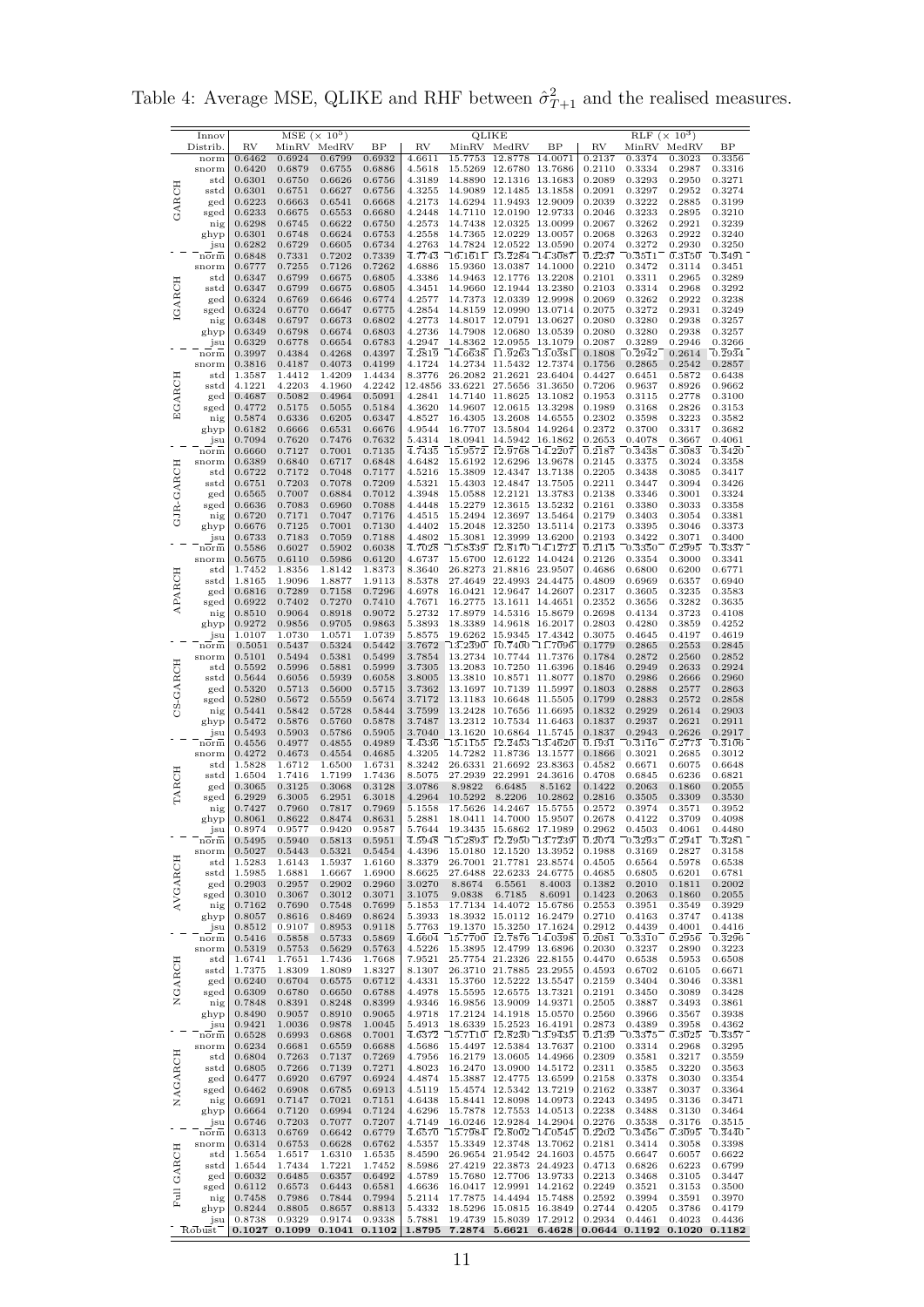out-of-sample period and the 1% VaR estimated in a robust way.

In general, our results show that the risk measures are better estimated when using robust procedures.

Table 5: Proportion of returns smaller than the 1% VaR, p-values of the UC, CC, DQ test and average quantile loss function  $(AQLF)$   $(\times 10^3)$ .

| Models             | Prop. Fails | UC     | CC     | DQ     | AOLF   |
|--------------------|-------------|--------|--------|--------|--------|
| <b>TGARCH GED</b>  | 0.1039      | 0.0000 | 0.0000 | 0.0000 | 2.9755 |
| <b>TGARCH SGED</b> | 0.1039      | 0.0000 | 0.0000 | 0.0000 | 2.9805 |
| AVGARCH GED        | 0.1023      | 0.0000 | 0.0000 | 0.0000 | 2.9776 |
| AVGARCH SGED       | 0.1023      | 0.0000 | 0.0000 | 0.0000 | 2.9710 |
| <b>Robust</b>      | 0.0063      | 0.1475 | 0.3331 | 0.6602 | 1.4283 |



Figure 2: Return in the out-of-sample period (black solid line) and the estimated 1% VaR (red dashed line) obtained using the robust bootstrap procedure of Trucíos et al.  $(2017)$ .

### 4 Conclusions and future works

In this paper, we have made a comprehensive out-of-sample comparison in a context of the daily volatility forecast of Bitcoin using GARCH-type models with different error distributions. Additionally, we included a robust GARCH procedure and compare it with the non-robust models. Our results reveal that better results are obtained when the presence of outliers is not neglected and estimation of the volatility is made in a robust way.

Among the non-robust procedures, the models with better out-of-sample performance to forecast the volatility are the TARCH and AVGARCH models both considering generalized error distribution (standard and skew version). However, these models are outperformed by the GARCH model when estimated in a robust fashion. In particular, we use the robust estimator of Boudt et al.  $(2013)$  with the modification used in Trucíos et al.  $(2017)$ .

The VaR estimated in a non-robust way reports large values of the proportion of fails and all backtesting procedures reject the null hypothesis of that the proportion of fails is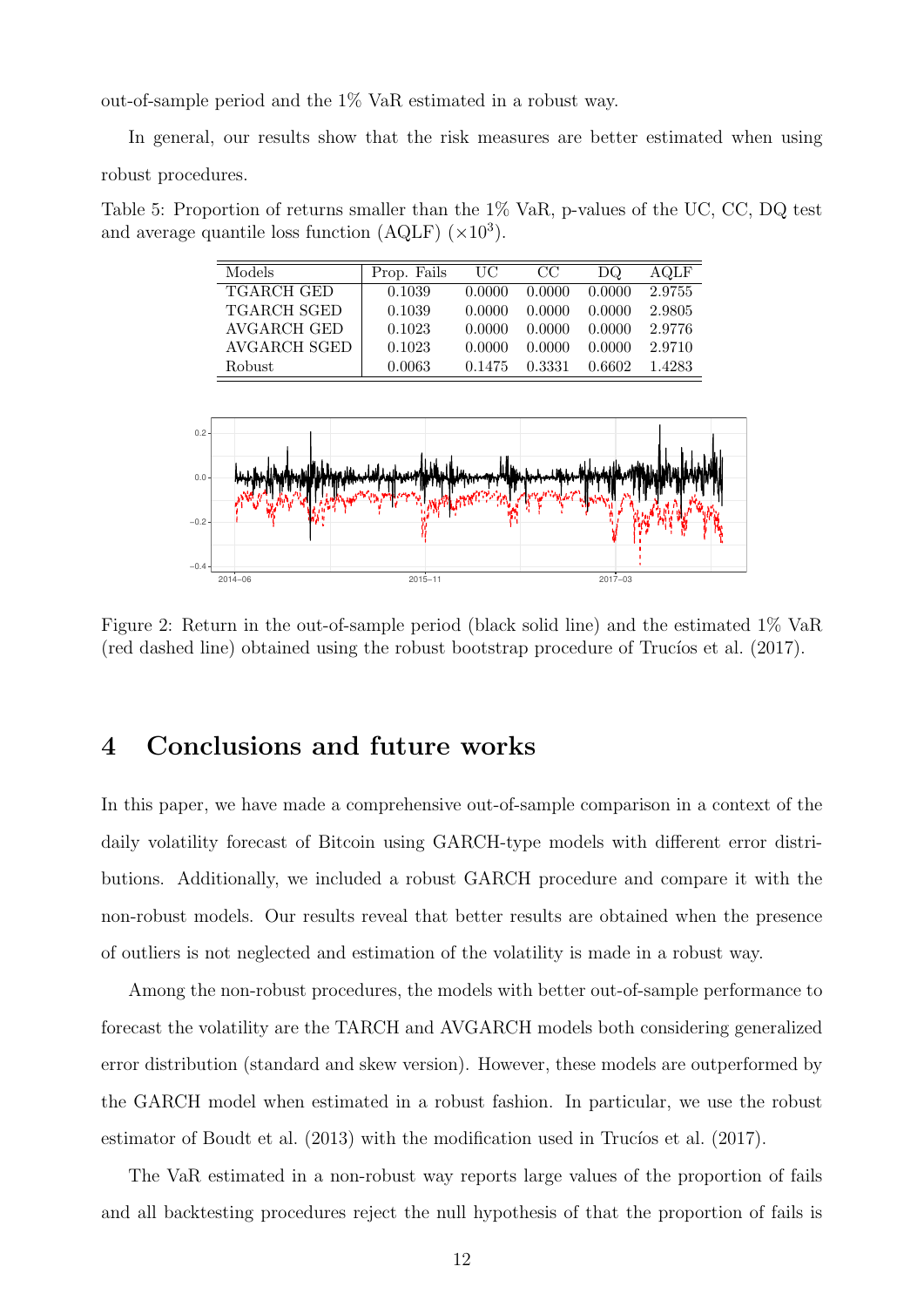equal to 0.01 giving a misleading picture of what can be expected in the future. On the other hand, the VaR estimated using the robust bootstrap procedure of Trucíos et al.  $(2017)$ shown a good performance.

Additional comparisons considering different GARCH-type models estimated in a robust way as well as considering switch regime are interesting research topics. In the same spirit, to compare robust GARCH-type models with GAS models as the used in Catania et al. (2018) and some alternative procedures as the used in Peng et al. (2018) as well as analyse the performance of risk measures in a high-frequency context are interesting research topics.

Some papers such as Dyhrberg (2016), Balcilar et al. (2017) and Cermak (2017) have also consider explanatory variables to better estimate the volatility. Thus, one step further in this research is to analyse the performance of the out-of-sample volatility forecast considering explanatory variables and robust GARCH procedures.

This paper is in concordance with the results of Carnero et al.  $(2012)$ , Trucíos and Hotta  $(2016)$  and Trucios et al.  $(2017)$  which show the dramatic effect of additive outliers in the estimation and prediction of the volatility and VaR. For a good review about outliers in GARCH models, we refer to Hotta and Trucios (2018).

In a multivariate framework Boudt et al. (2013), Grané et al. (2014) and Trucíos et al. (2018b) shown the dramatic effect of outliers in the estimation and prediction of the volatilities and co-volatilities. In this sense, it is important that future studies considering jointly Bitcoin with other cryptocurrencies take into account the presence of outliers. In this sense, the procedures proposed by, for instance, Croux et al. (2010), Boudt and Croux (2010), Boudt et al.  $(2013)$ , Iqbal  $(2013)$ , Trucíos et al.  $(2018a)$  and Trucíos et al.  $(2018a)$  could be useful.

### References

- Alizadeh, S., Brandt, M. W., and Diebold, F. X. (2002). Range-based estimation of stochastic volatility models. The Journal of Finance, 57(3):1047–1091.
- Andersen, T. G., Bollerslev, T., Diebold, F. X., and Labys, P. (2003). Modeling and forecasting realized volatility. Econometrica, 71(2):579–625.
- Andersen, T. G., Dobrev, D., and Schaumburg, E. (2012). Jump-robust volatility estimation using nearest neighbor truncation. Journal of Econometrics, 169(1):75–93.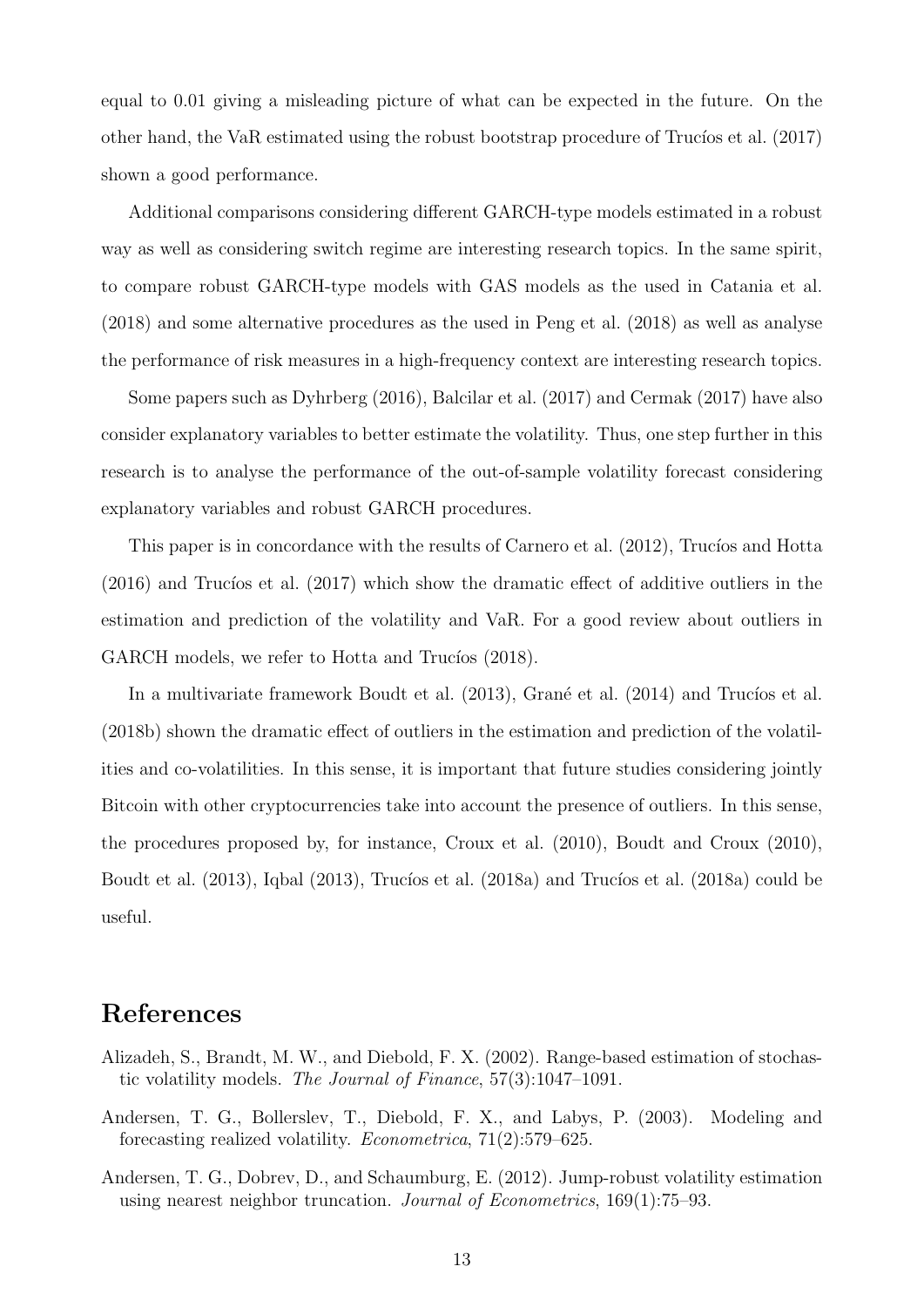- Baek, C. and Elbeck, M. (2015). Bitcoins as an investment or speculative vehicle? a first look. Applied Economics Letters, 22(1):30–34.
- Balcilar, M., Bouri, E., Gupta, R., and Roubaud, D. (2017). Can volume predict Bitcoin returns and volatility? a quantiles-based approach. Economic Modelling, 64:74–81.
- Barndorff-Nielsen, O. E. and Shephard, N. (2004). Power and bipower variation with stochastic volatility and jumps. Journal of Financial Econometrics, 2(1):1–37.
- Bernardi, L. C. . M. (2017). *MCS: Model Confidence Set Procedure*. R package version 0.1.3.
- Bezerra, P. C. S. and Albuquerque, P. H. M. (2017). Volatility forecasting via SVR–GARCH with mixture of Gaussian kernels. Computational Management Science, 14(2):179–196.
- Bollerslev, T. (1986). Generalized autoregressive conditional heteroskedasticity. *Journal of* Econometrics, 31(3):307–327.
- Boudt, K., Cornelissen, J., and Payseur, S. (2017). Highfrequency: Tools for Highfrequency Data Analysis. R package version 0.5.2.
- Boudt, K. and Croux, C. (2010). Robust M-estimation of multivariate GARCH models. Computational Statistics & Data Analysis, 54(11):2459–2469.
- Boudt, K., Danielsson, J., and Laurent, S. (2013). Robust forecasting of dynamic conditional correlation GARCH models. International Journal of Forecasting, 29(2):244–257.
- Brière, M., Oosterlinck, K., and Szafarz, A. (2015). Virtual currency, tangible return: Portfolio diversification with bitcoin. *Journal of Asset Management*, 16(6):365–373.
- Carnero, M. A., Peña, D., and Ruiz, E. (2012). Estimating GARCH volatility in the presence of outliers. Economics Letters, 114(1):86–90.
- Catania, L. and Grassi, S. (2017). Modelling crypto-currencies financial time-series. CEIS Working Paper. Available at SSRN: https://ssrn.com/abstract=3084109, 417.
- Catania, L., Grassi, S., and Ravazzolo, F. (2018). Predicting the volatility of cryptocurrency time–series. CAMP Working Paper Series, 3.
- Cermak, V. (2017). Can bitcoin become a viable alternative to fiat currencies? an empirical analysis of bitcoin's volatility based on a GARCH model. Available at SSRN: https://ssrn.com/abstract=2961405.
- Chan, S., Chu, J., Nadarajah, S., and Osterrieder, J. (2017). A statistical analysis of cryptocurrencies. Journal of Risk and Financial Management, 10(2):12.
- Charles, A. and Darné, O. (2018). Volatility estimation for bitcoin: Replication and extension. Manuscript.
- Christoffersen, P. F. (1998). Evaluating interval forecasts. International Economic Review, 29(4):841–862.
- Chu, J., Chan, S., Nadarajah, S., and Osterrieder, J. (2017). GARCH modelling of cryptocurrencies. Journal of Risk and Financial Management, 10(4):17.
- Creal, D., Koopman, S. J., and Lucas, A. (2013). Generalized autoregressive score models with applications. *Journal of Applied Econometrics*,  $28(5)$ :777–795.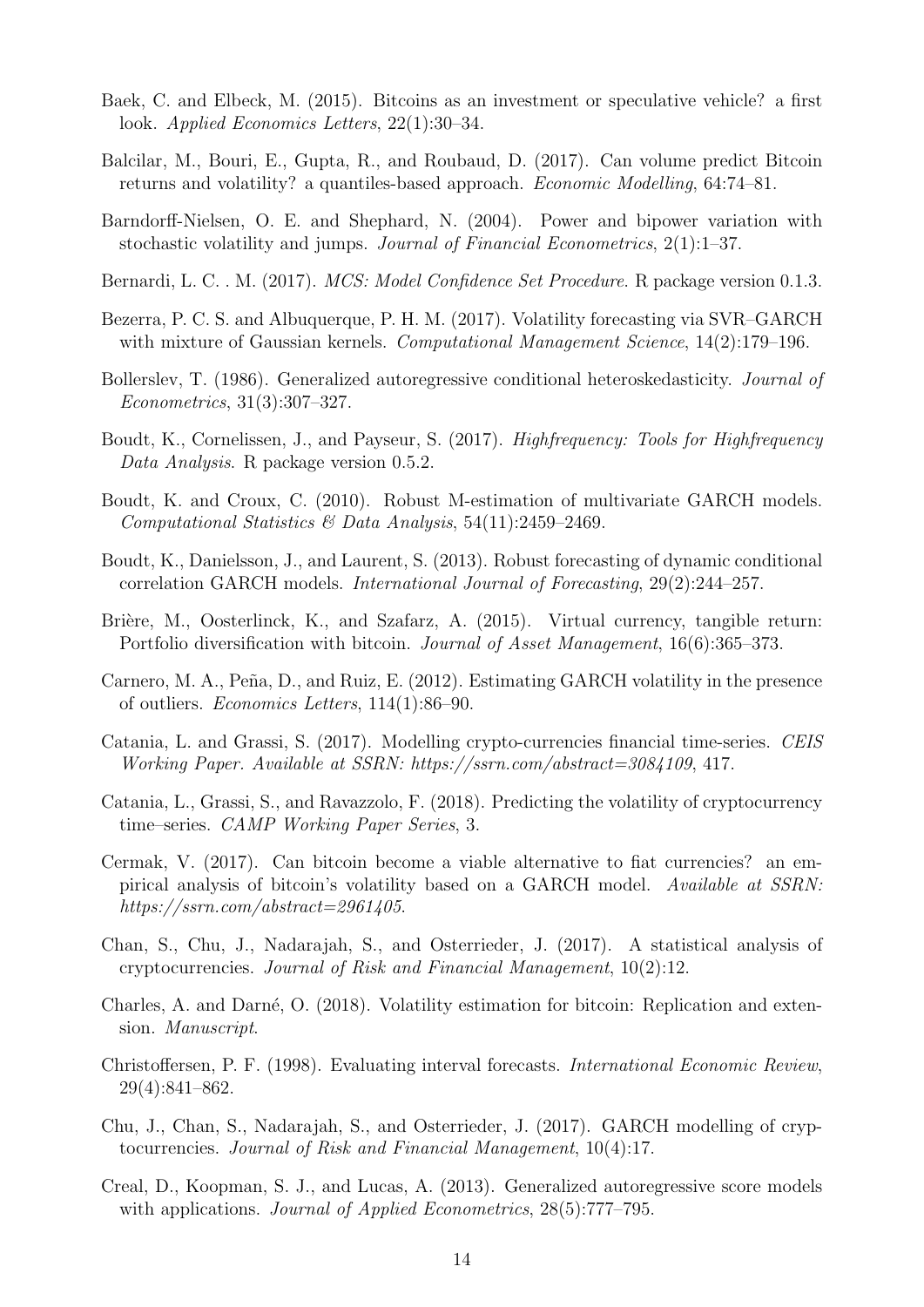- Croux, C., Gelper, S., and Mahieu, K. (2010). Robust exponential smoothing of multivariate time series. Computational Statistics & Data Analysis,  $54(12):2999-3006$ .
- Ding, Z., Granger, C. W., and Engle, R. F. (1993). A long memory property of stock market returns and a new model. Journal of Empirical Finance, 1(1):83–106.
- Dyhrberg, A. H. (2016). Bitcoin, gold and the dollar–a GARCH volatility analysis. Finance Research Letters, 16:85–92.
- Engle, R. F. and Bollerslev, T. (1986). Modelling the persistence of conditional variances. Econometric Reviews, 5(1):1–50.
- Engle, R. F. and Manganelli, S. (2004). CAViaR: Conditional autoregressive value at risk by regression quantiles. Journal of Business & Economic Statistics,  $22(4):367-381$ .
- Engle, R. F. and Ng, V. K. (1993). Measuring and testing the impact of news on volatility. The Journal of Finance, 48(5):1749–1778.
- Ghalanos, A. (2017). Rugarch: Univariate GARCH models. R package version 1.3-8.
- Ghalanos, A. (2018). Introduction to the rugarch package.(version 1.3-1). Technical report, available at http://cran. r-project. org/web/packages/rugarch.
- Gkillas, K. and Katsiampa, P. (2018). An application of extreme value theory to cryptocurrencies. Economics Letters, 164:109–111.
- Glosten, L. R., Jagannathan, R., and Runkle, D. E. (1993). On the relation between the expected value and the volatility of the nominal excess return on stocks. The Journal of Finance, 48(5):1779–1801.
- González-Rivera, G., Lee, T.-H., and Mishra, S. (2004). Forecasting volatility: A reality check based on option pricing, utility function, value-at-risk, and predictive likelihood. International Journal of Forecasting, 20(4):629–645.
- Grané, A., Veiga, H., and Martín-Barragán, B. (2014). Additive level outliers in multivariate GARCH models. In Melas, V., Mignani, S., Monari, P., and Salmaso, L., editors, Topics in Statistical Simulation, volume 114, pages 247–255. Springer, New York.
- Hansen, P. R., Lunde, A., and Nason, J. M. (2011). The model confidence set. Econometrica, 79(2):453–497.
- Harvey, A. C. (2013). Dynamic mModels for Volatility and Heavy Tails: With Applications to Financial and Economic Time Series, volume 52. Cambridge University Press, New York.
- Hentschel, L. (1995). All in the family nesting symmetric and asymmetric GARCH models. Journal of Financial Economics, 39(1):71–104.
- Higgins, M. L. and Bera, A. K. (1992). A class of nonlinear arch models. International Economic Review, pages 137–158.
- Hotta, L. K. and Trucíos, C. (2018). Inference in (M)GARCH Models in the Presence of Additive Outliers: Specification, Estimation and Prediction. In Lavor, C. and Neto, F. A. M. G., editors, Advances in Mathematics and Applications. Springer (Forthcoming).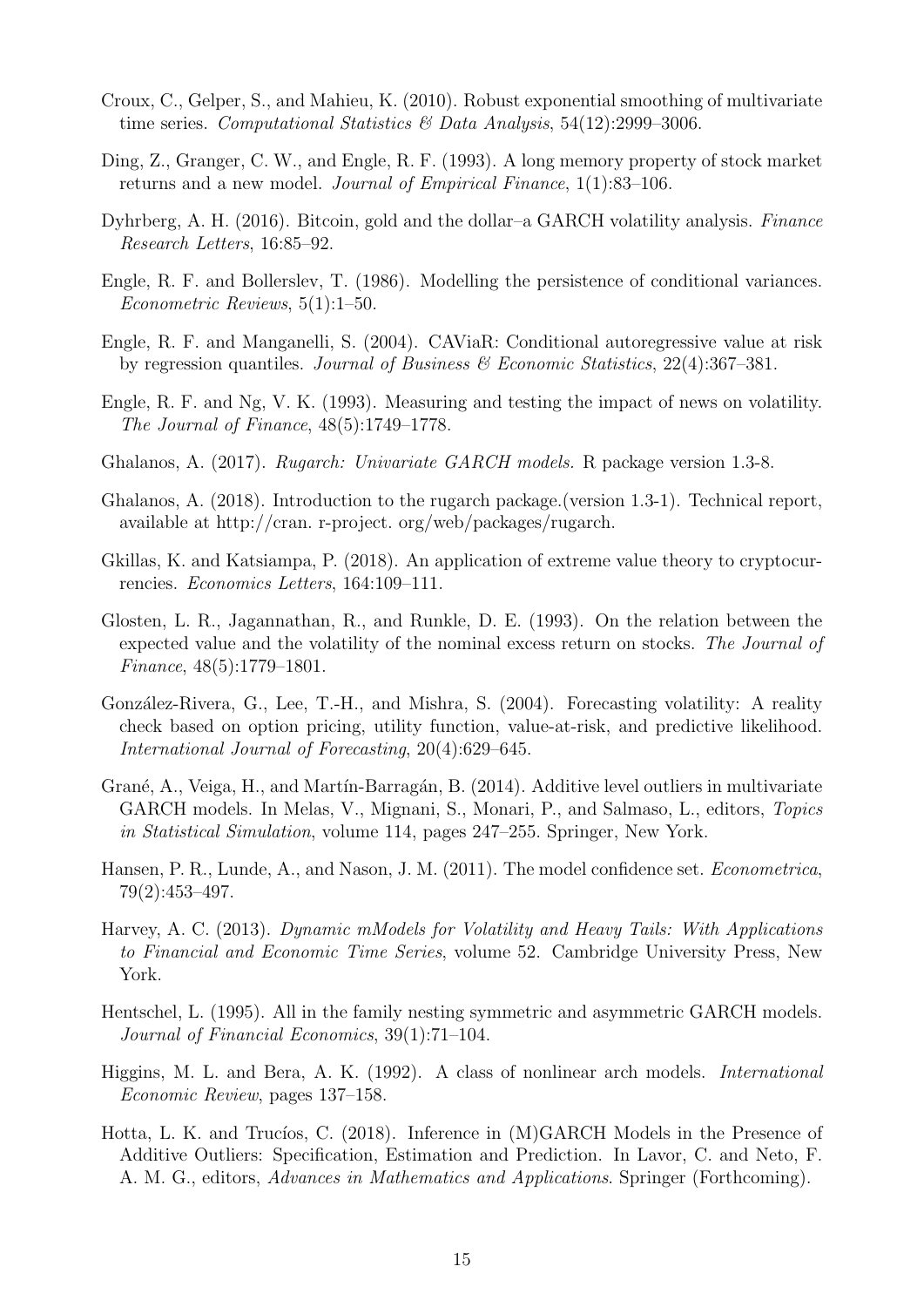- Iqbal, F. (2013). Robust estimation for the orthogonal GARCH model. The Manchester School, 81(6):904–924.
- Katsiampa, P. (2017). Volatility estimation for bitcoin: A comparison of GARCH models. Economics Letters, 158:3–6.
- Kupiec, P. H. (1995). Techniques for verifying the accuracy of risk measurement models. The Journal of Derivatives, 3(2):73–84.
- Laurent, S., Lecourt, C., and Palm, F. C. (2016). Testing for jumps in conditionally Gaussian ARMA–GARCH models, a robust approach. Computational Statistics  $\mathcal{B}$  Data Analysis, 100:383–400.
- Lee, G. and Engle, R. (1999). A permanent and transitory component model of stock return volatility. In Cointegration Causality and Forecasting A Festschrift in Honor of Clive WJ Granger, pages 475–497. Oxford University Press, New York.
- Liu, L. Y., Patton, A. J., and Sheppard, K. (2015). Does anything beat 5-minute RV? a comparison of realized measures across multiple asset classes. Journal of Econometrics, 187(1):293–311.
- Liu, R., Shao, Z., Wei, G., and Wang, W. (2017). GARCH model with fat-tailed distributions and bitcoin exchange rate returns. Journal of Accounting, Business and Finance Research,  $1(1):71-75.$
- McAleer, M. and Medeiros, M. C. (2008). Realized volatility: A review. *Econometric* Reviews, 27(1-3):10–45.
- Naimy, V. Y. and Hayek, M. R. (2018). Modelling and predicting the bitcoin volatility using GARCH models. International Journal of Mathematical Modelling and Numerical Optimisation, 8(3):197–215.
- Nakamoto, S. (2008). Bitcoin: A peer-to-peer electronic cash system. Manuscript available at https://bitcoin.org/bitcoin.pdf.
- Nelson, D. B. (1991). Conditional heteroskedasticity in asset returns: A new approach. Econometrica, 59(2):347–370.
- Osterrieder, J. and Lorenz, J. (2017). A statistical risk assessment of bitcoin and its extreme tail behavior. Annals of Financial Economics, 12(01):1–19.
- Patton, A. J. (2011). Volatility forecast comparison using imperfect volatility proxies. Journal of Econometrics,  $160(1):246-256$ .
- Patton, A. J. and Sheppard, K. (2009). Optimal combinations of realised volatility estimators. International Journal of Forecasting, 25(2):218–238.
- Peng, Y., Albuquerque, P. H. M., de Sá, J. M. C., Padula, A. J. A., and Montenegro, M. R. (2018). The best of two worlds: Forecasting high frequency volatility for cryptocurrencies and traditional currencies with support vector regression. Expert Systems with Applications, 97:177–192.
- Pichl, L. and Kaizoji, T. (2017). Volatility analysis of bitcoin price time series. Quantitative Finance and Economics, 1(4):474–485.